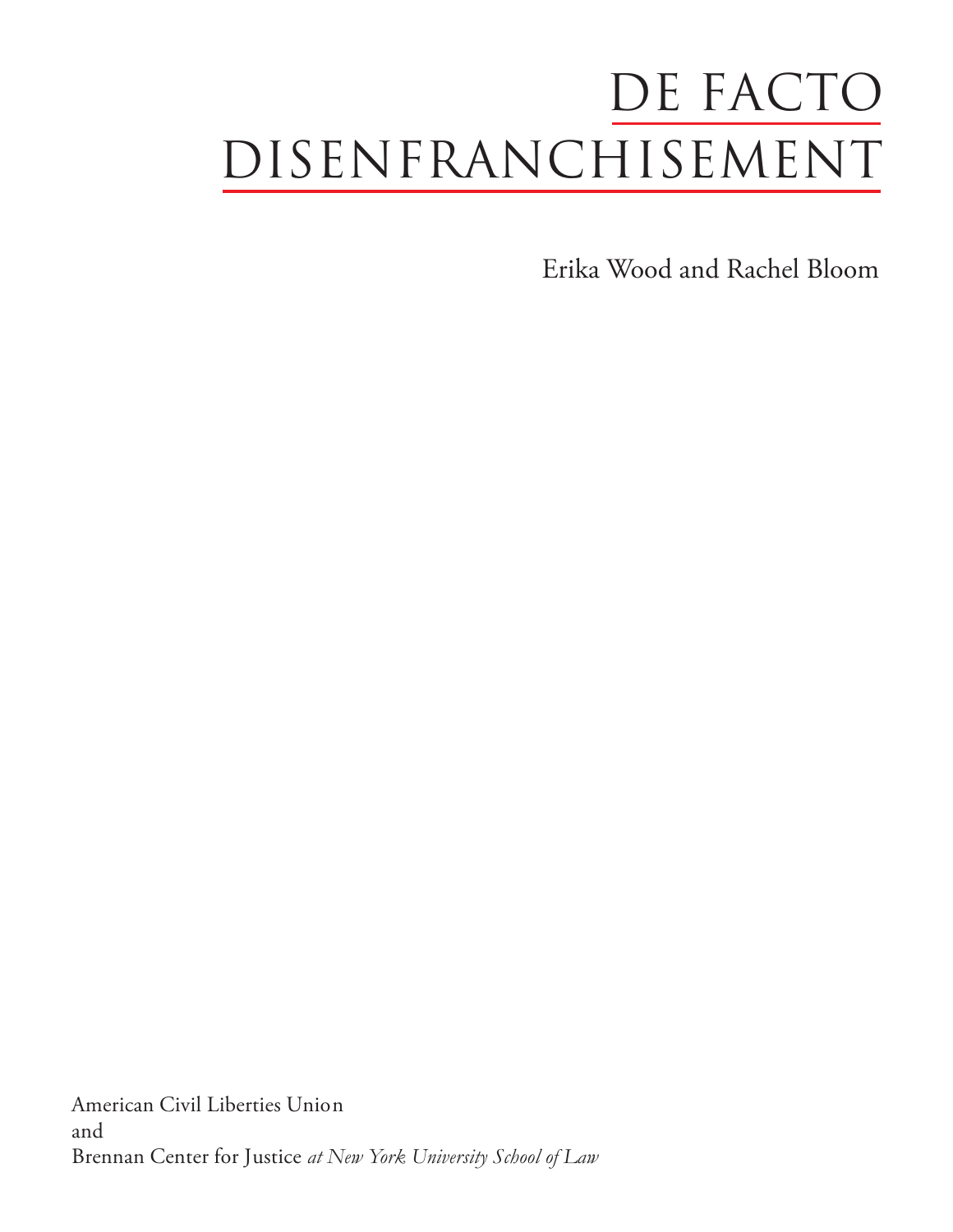#### about the american civil liberties union

The American Civil Liberties Union is the nation's premier guardian of liberty, working daily in courts, legislatures and communities to defend and preserve the individual rights and freedoms guaranteed by the Constitution and the laws of the United States.

#### about the brennan center for justice

The Brennan Center for Justice at New York University School of Law is a non-partisan public policy and law institute that focuses on fundamental issues of democracy and justice. Our work ranges from voting rights to redistricting reform, from access to the courts to presidential power in the fight against terrorism. A singular institution – part think tank, part public interest law firm, part advocacy group – the Brennan Center combines scholarship, legislative and legal advocacy, and communications to win meaningful, measurable change in the public sector.

© 2008. This paper is covered by the Creative Commons "Attribution-No Derivs-NonCommercial" license (see http://creativecommons.org). It may be reproduced in its entirety as long as the Brennan Center for Justice at NYU School of Law and the ACLU are credited, a link to the each organization's web page is provided, and no charge is imposed. The paper may not be reproduced in part or in altered form, or if a fee is charged, without the Center's and ACLU's permission. Please let the Brennan Center and the ACLU know if you reprint.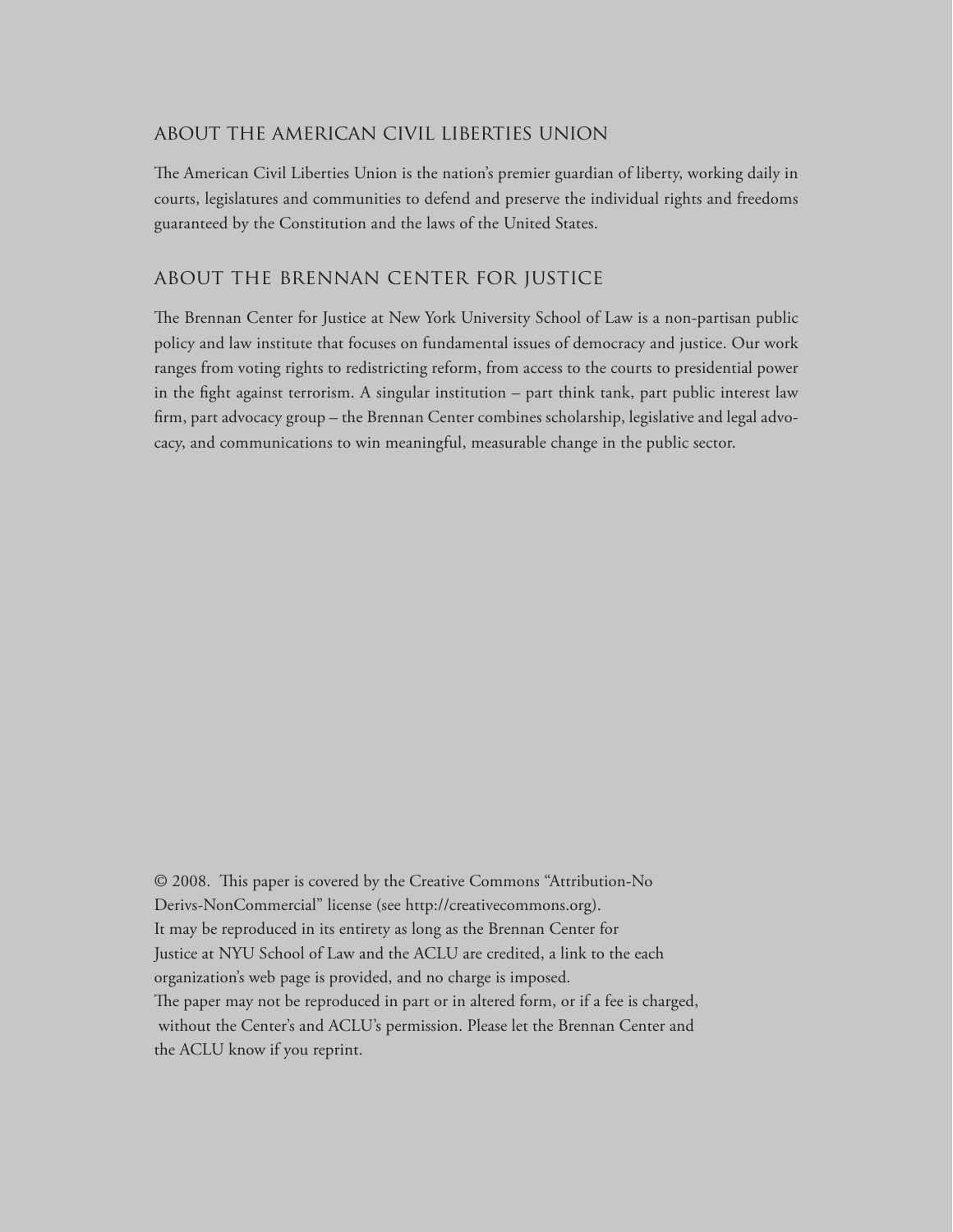# about the authors

**Erika Wood** is Deputy Director of the Democracy Program at the Brennan Center for Justice, spearheading the Brennan Center's Right to Vote Project. She is the primary author of three reports documenting the continued illegal disenfranchisement of people with felony convictions, which launched major reform efforts. Ms. Wood is an Adjunct Professor at NYU Law School where she teaches the Brennan Center Public Policy Advocacy Clinic.

**Rachel Bloom** is the Right to Vote Advocacy Coordinator in the American Civil Liberties Union's Racial Justice Program, where her work focuses on felony disenfranchisement. Ms. Bloom works with ACLU affiliates throughout the country, as well as with national partners, to raise awareness about this issue and promote the fundamental right to vote. Ms. Bloom received her undergraduate degree in History from Barnard College and a Masters degree in Social Policy and Planning from the London School of Economics.

# acknowledgments

The authors would like to thank Laleh Ispahani, Garima Malhotra, Liz Budnitz, Maggie Barron, Amalea Smirniotopoulos, Nicole Kief, Will Matthews, Lynda Garcia, Aron Cobbs, Alison Silveira, ACLU of Arizona, ACLU of Colorado, ACLU of Mississippi, ACLU of New Jersey, ACLU of Oklahoma, ACLU South Carolina National Office, ACLU of Tennessee, ACLU of Washington, Demos, Legal Action Center, NAACP-LDF, Colorado Voting Rights Project, Mississippi Voter Empowerment Coalition, and Right to Vote.

The Brennan Center thanks the Carnegie Corporation of New York, Democracy Alliance, Educational Foundation of America, Ford Foundation, JEHT Foundation, Open Society Institute, Tides Foundation, and an anonymous donor for the generous support that made this paper possible. The statements made and views expressed in this paper are solely the responsibility of the Brennan Center and the American Civil Liberties Union.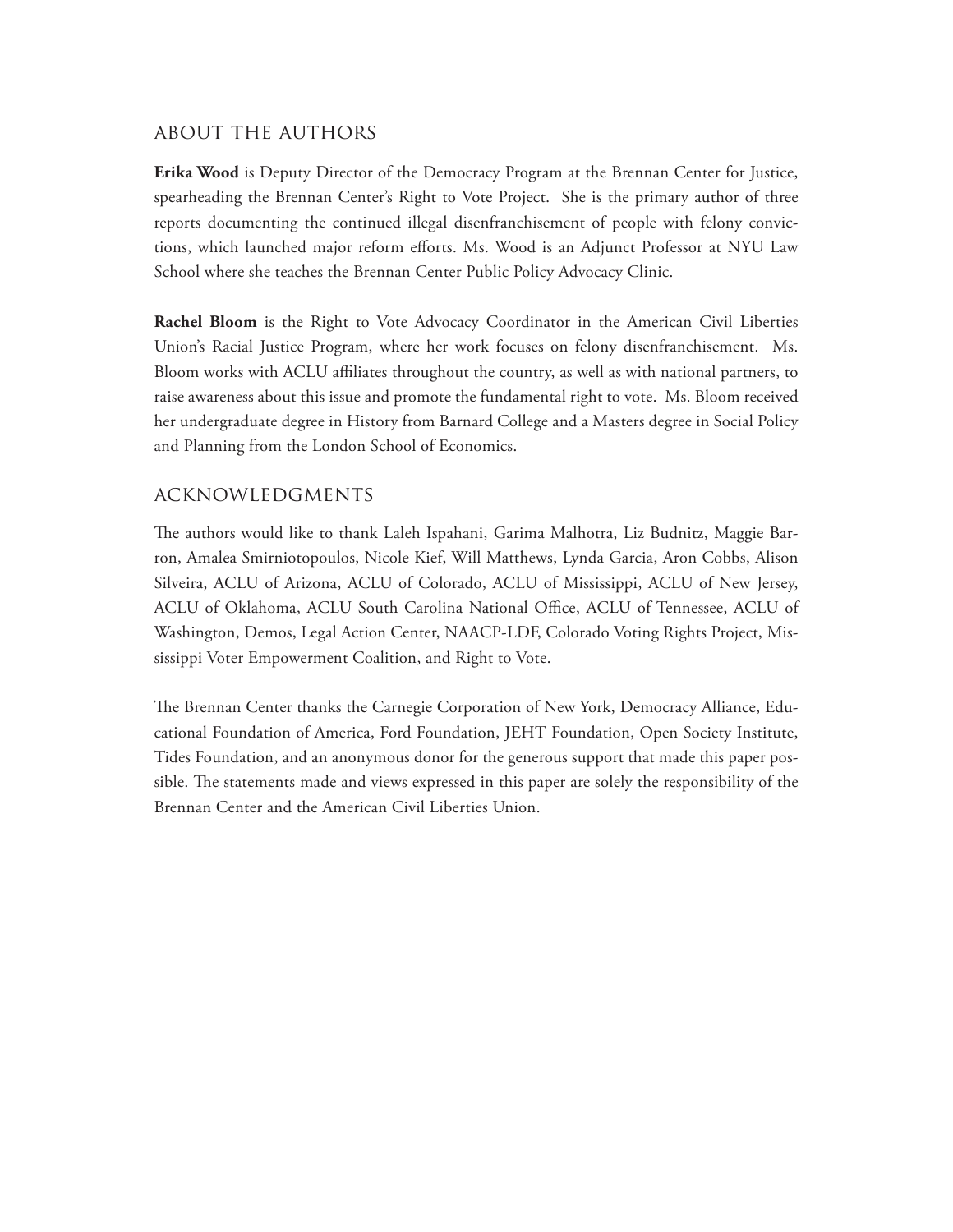# TABLE OF CONTENTS

| I. Introduction                                          |    |
|----------------------------------------------------------|----|
| II. Confusion About Basic Voter Eligibility Rules        |    |
| III. Confusion About Basic Voter Registration Procedures | 6  |
| <b>IV. Communication Problems</b>                        |    |
| V. Getting It Right                                      | 8  |
| VI. Causes of De Facto Disenfranchisement                | 8  |
| VII. Policy Recommendations                              | 9  |
| Appendix: Components of a Voting Rights Restoration Bill | 11 |
| Endnotes                                                 | 18 |
|                                                          |    |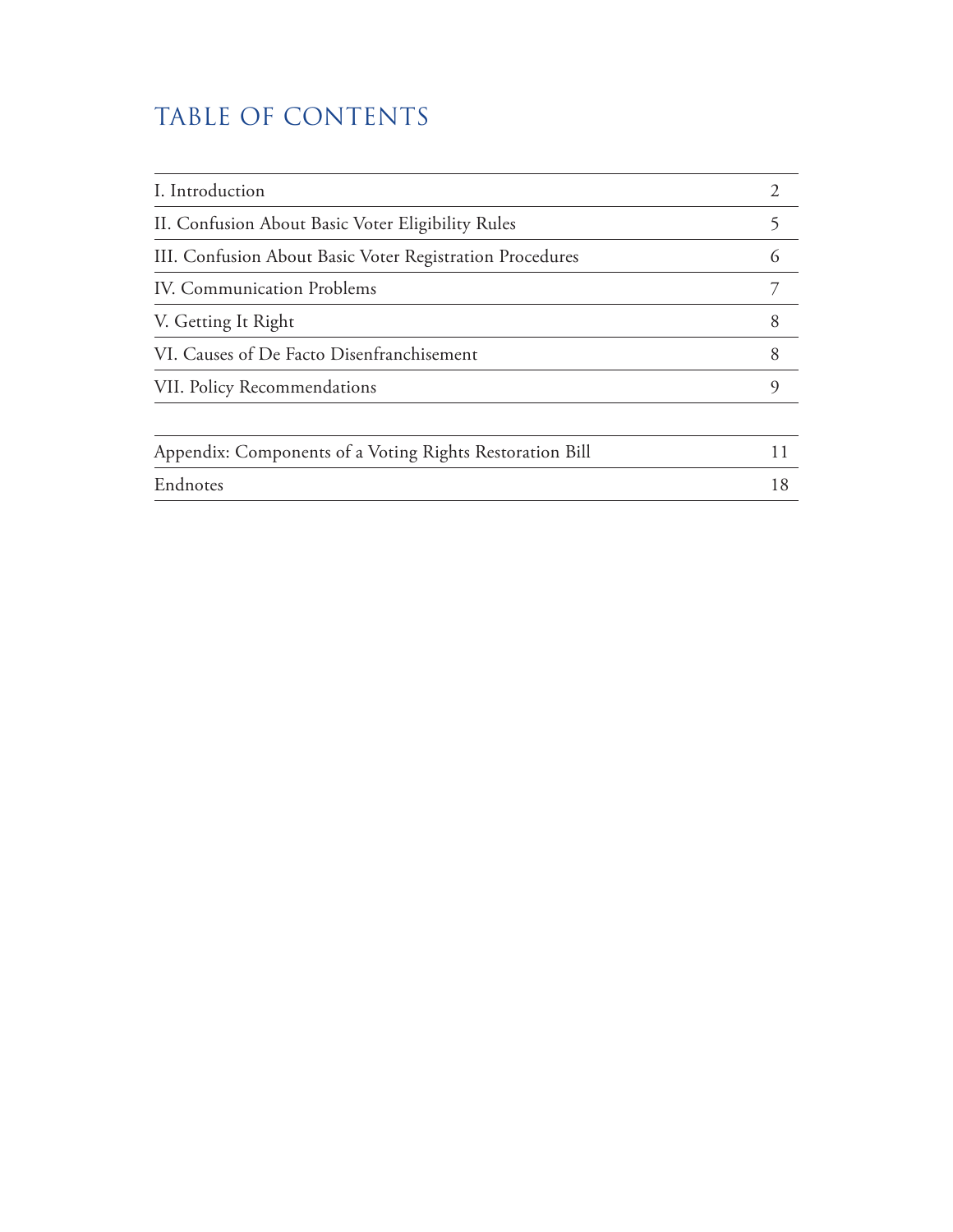# i. introduction

Voting is both a fundamental right and a civic duty. However there remains a significant blanket barrier to the franchise: 5.3 million American citizens are not allowed to vote because of criminal convictions. As many as four million of these people live, work, and raise families in our communities, but because of convictions in their past they are still denied the right to vote.<sup>1</sup>

State laws vary widely on when voting rights are restored. Maine and Vermont do not deny the franchise based on a criminal conviction; even prisoners may vote there. Kentucky and Virginia are the last two states to continue to permanently disenfranchise all people with felony convictions unless they receive individual, discretionary clemency from the governor. The remaining 46 states fall somewhere in between, with the varied state laws forming a patchwork across the country. Some states restore voting rights upon release from prison, others upon completion of probation and parole, and others impose waiting periods or other contingencies and categories before restoring voting rights.2

This disenfranchisement by law of millions of American citizens is only half the story. Across the country there is persistent confusion among election officials about their state's felony disenfranchisement policies. Election officials receive little or no training on these laws, and there is little or no coordination or communication between election offices and the criminal justice system. These factors, coupled with complex laws and complicated registration procedures, result in the mass dissemination of inaccurate and misleading information, which in turn leads to the **de facto** disenfranchisement of untold hundreds of thousands of *eligible* would-be voters throughout the country.

De facto disenfranchisement has devastating long-term effects in communities across the country. Once a single local election official misinforms a citizen that he is not eligible to vote because of a past conviction, it is unlikely that citizen will ever follow up or make a second inquiry. Without further public education or outreach, the citizen will mistakenly believe that he is ineligible to vote for years, decades, or maybe the rest of his life. And that same citizen may pass along that same inaccurate information to his peers, family members and neighbors, creating a lasting ripple of de facto disenfranchisement across his community.

Between 2003 and 2008, the ACLU and the Brennan Center for Justice, together with our state partners, conducted interviews with election officials in 23 states to determine the level of knowledge of their state's felony disenfranchisement law. This report summarizes the results of telephone interviews conducted in Arizona, Colorado, Kentucky,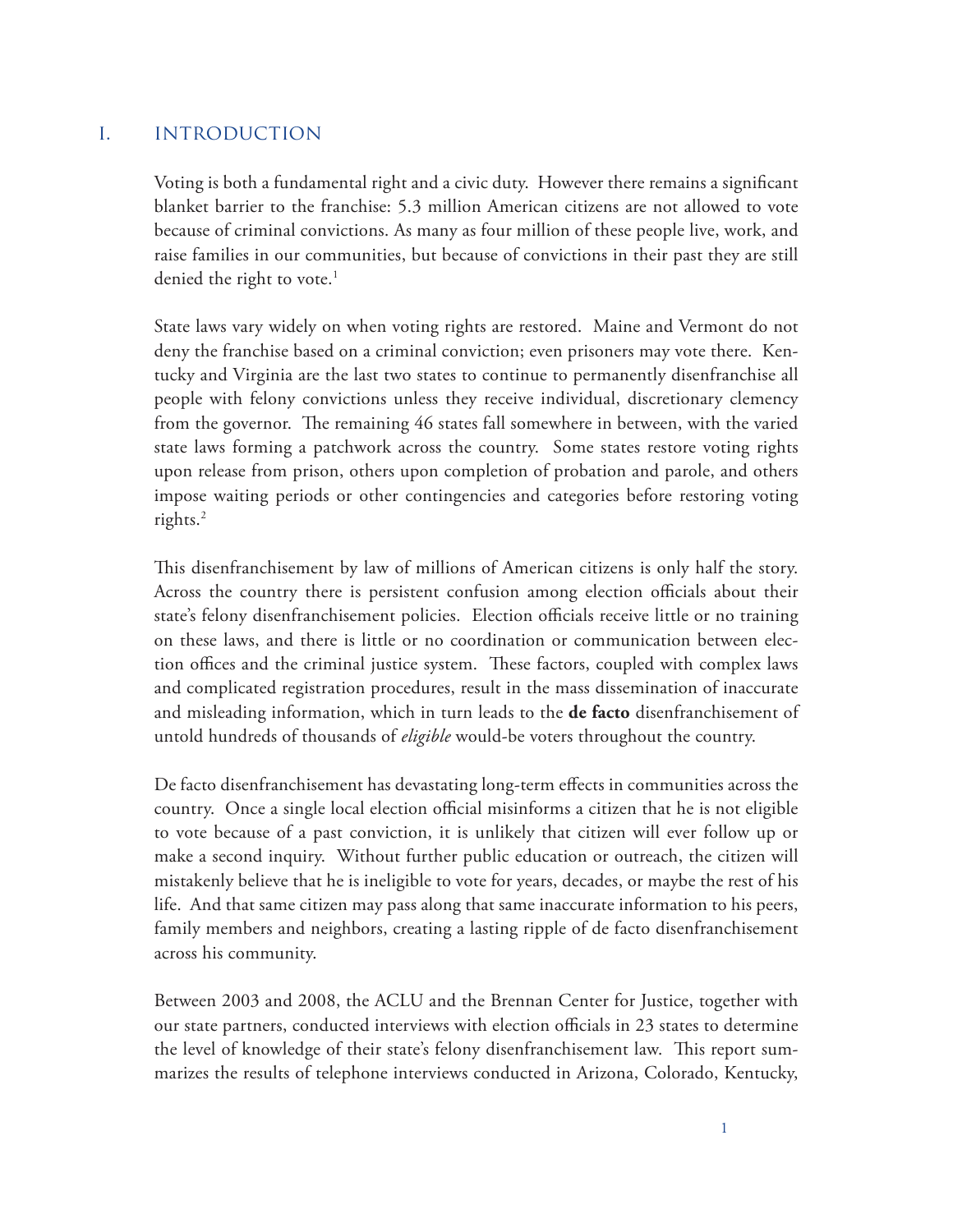Louisiana, Mississippi, New Jersey, New York, Ohio, Oklahoma, Oregon, Pennsylvania, Rhode Island, South Carolina, Tennessee and Washington.

Prior to conducting interviews in each state, the ACLU and the Brennan Center performed a thorough legal analysis of the state's felony disenfranchisement law. A separate set of questions was designed for each state based on the state law and the specific information sought in the state. The same questions were asked of each election official in the state and their answers were carefully documented along with the official's name and the date and time of the interview. Where feasible, we interviewed a representative of every local election office in each state. In states where a large number of localities made this difficult, a representative sample was identified.<sup>3</sup>

The interviews revealed an alarming national trend of de facto disenfranchisement:

- • **Election officials do not understand the basic voter eligibility rules governing people with criminal convictions;**
- • **Election officials do not understand the basic registration procedures for people with criminal convictions;**
- • **Interviewers experienced various problems communicating with election officials, including repeated unanswered telephone calls and bureaucratic runaround.**

# ii. confusion about basic voter eligibility rules

#### **Misdemeanors**

In the vast majority of states, only those with felony convictions are denied the right to vote. People with misdemeanor convictions rarely lose the right to vote. A misdemeanor is generally a minor offense such as shoplifting or minimal marijuana possession which does not warrant incarceration and often results in a brief community service requirement. However, interviews with election officials in several states revealed that they often did not understand the difference between misdemeanors and felonies and improperly stated a person with a misdemeanor conviction was not eligible to vote.

For example, people with misdemeanor convictions in **Kentucky** do not lose the right to vote. However, 53% of county clerks interviewed in 2005 responded incorrectly to the question of whether individuals with misdemeanor convictions are eligible to vote.<sup>4</sup> Nearly 40% of the clerks interviewed stated that those with misdemeanor convictions are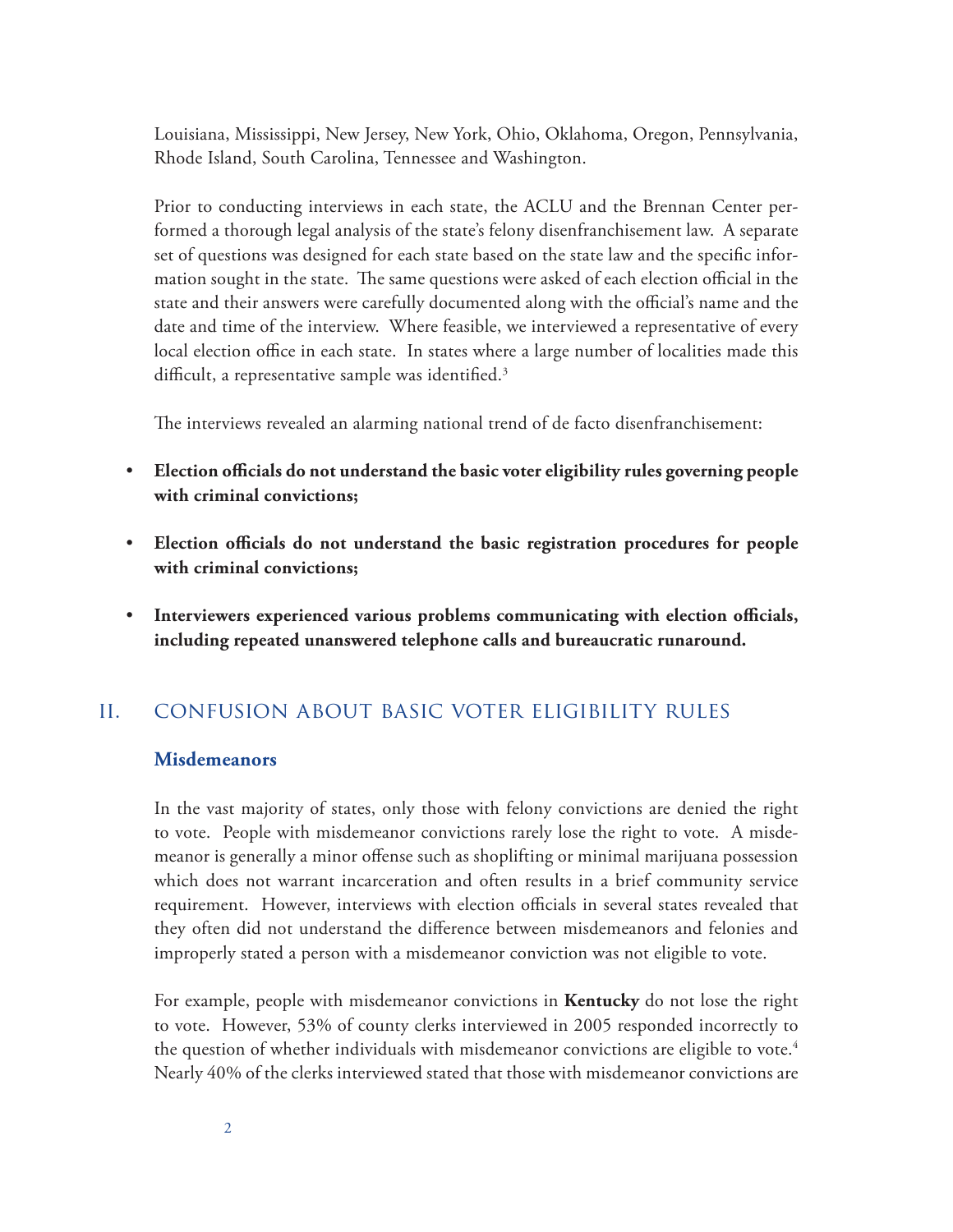not eligible to vote; and 14% were uncertain how to answer the question. This error is particularly egregious in Kentucky which has one of the most restrictive disenfranchisement laws in the country. A felony conviction in Kentucky results in loss of the right to vote *for life* unless the individual is granted clemency by the governor.<sup>5</sup> Consequently, the confusion on this fundamental issue has the potential to disenfranchise those with the most minor convictions for life.

Ohio also permits those convicted of misdemeanors to vote.<sup>6</sup> But interviews with local election officials in 2008 revealed that 30% responded incorrectly or expressed uncertainty about whether or not individuals with misdemeanor convictions could vote. Most troubling, a representative from the Ohio Secretary of State's office advised that individuals incarcerated for misdemeanors may not vote in Ohio.

# **Distinction between Probation and Parole**

Five states permit people on probation to vote, but disenfranchise those on parole.7 In these states, the distinction between probation and parole is critical, yet local election officials are often – and understandably – unfamiliar with the workings of the criminal justice system and fail to make the distinction. The result is that many eligible voters on probation are often misinformed that they are ineligible to vote.

For example, interviews with election officials in **New York** in 2006 revealed that more than a third (38%) of the local boards incorrectly stated that people on probation are ineligible to vote. Most disconcerting, three out of the five New York City boroughs and the New York City Board of Elections were misinformed about the law. Similarly, interviews conducted in **Colorado** in 2004 and 2007 found that half the local officials did not know that people on probation could vote.

The problem of confusing probation and parole has particularly harsh consequences. First there are the sheer numbers. In both New York and Colorado, more people are sentenced to probation than to prison or parole. In New York there are more than 120,000 people currently on probation, about half of whom live in New York City.<sup>8</sup> Over 46,000 people are currently on probation in Colorado.<sup>9</sup> Then there is the fact that probation is the most lenient sentence reserved for minor offenses – generally misdemeanors and a few very low-grade, first-time felonies. Indeed, these states made the determination that those sentenced to probation should not be disenfranchised under the law.

# **Categories of Offenses**

Several states make restoration of voting rights contingent upon an individual's offense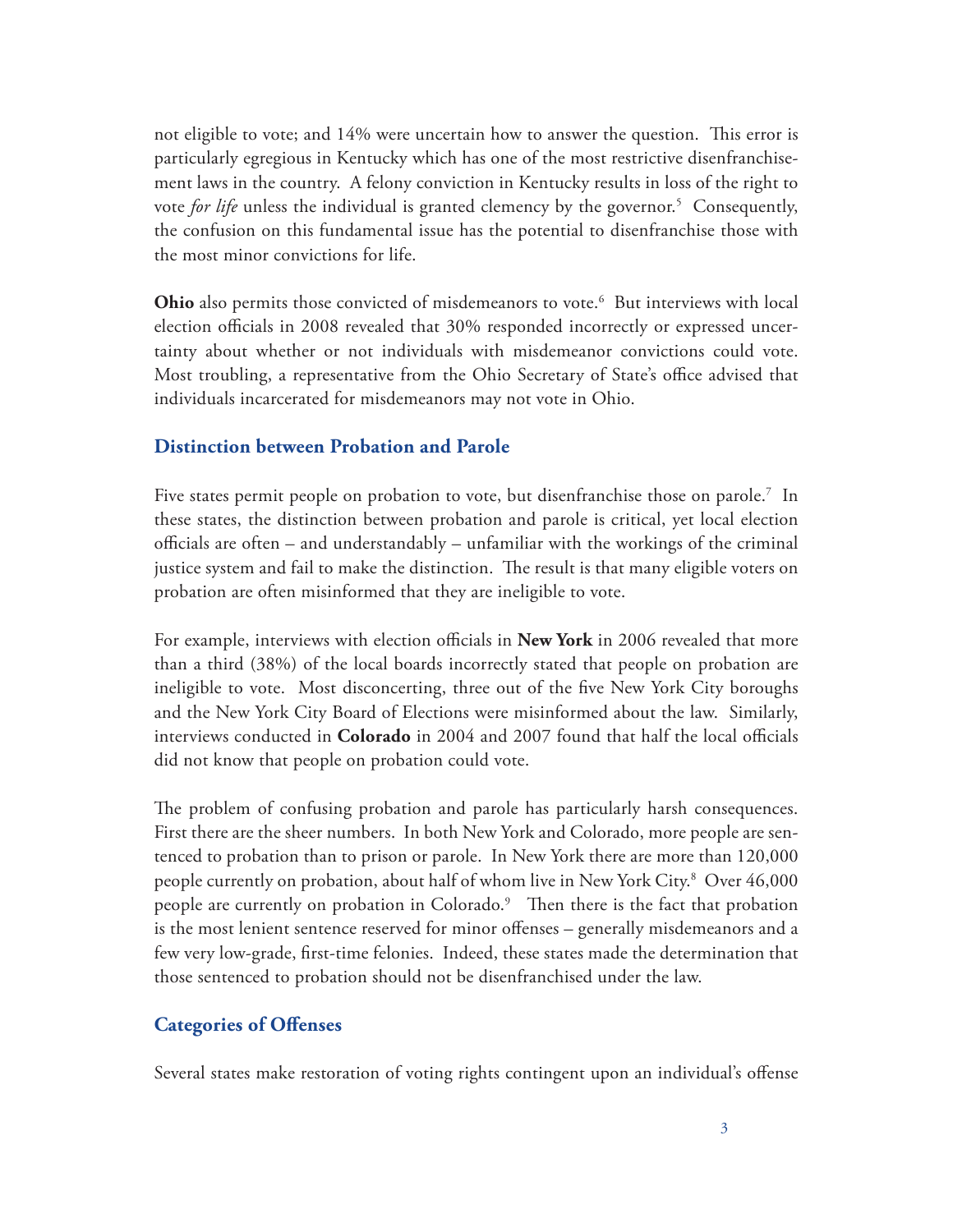or number of convictions.10 In these states, some people may get their voting rights back as soon as they have completed probation and parole; others may be permanently disenfranchised or subject to an extended waiting period. Needless to say, these complicated laws cause a lot of confusion at the registrar's office. Interviews with election officials in some of these states revealed widespread misunderstanding of state law.

**Tennessee** law is particularly complicated because eligibility depends on the year of conviction as well as the type of offense.<sup>11</sup> Depending on these factors, some people never regain the right to vote, while others do only after satisfying a series of requirements that make them eligible to apply for what is known as a "Certificate of Restoration," a prerequisite to registering to vote. Interviews conducted in 2007 revealed that 63% of local election officials interviewed could not provide the specific years and offenses that would permanently disenfranchise individuals. In addition, not one of the 95 election officials interviewed was able to list the four key requirements that individuals must satisfy before they can apply for a Certificate of Restoration.

**Mississippi** law bars individuals convicted of certain crimes from registering to vote unless the governor pardons them or a two-thirds majority of the legislature passes a bill restoring that individual's right to vote.<sup>12</sup> The Mississippi Constitution lists ten specific crimes that result in disenfranchisement, but the Attorney General expanded that list to include 11 additional crimes.<sup>13</sup> Interviews conducted in 2005 revealed that about half of all Mississippi counties were using the list set forth in the Constitution, while the other half relied on the Attorney General's expanded list.

**Arizona** law differentiates between individuals with first-time, single-count felony convictions and those with repeat or multiple felony convictions.<sup>14</sup> Individuals with firsttime, single-count felony convictions are automatically eligible to vote upon completion of sentence. By contrast, individuals with multiple felony convictions must satisfy a two-year waiting period and then apply to a court for restoration of their voting rights. Interviews with local election officials in 2007 revealed that half the officials interviewed were confused about the distinction in the treatment of these two groups. Additionally, over half the officials either responded incorrectly to the question of whether an individual convicted of more than one felony can ever vote again in Arizona, or did not know that individuals with two or more felony convictions could seek to have their rights restored.

#### **Waiting Periods**

Some states impose additional waiting periods on individuals who have completed their sentences before they may register to vote or apply for restoration of voting rights. For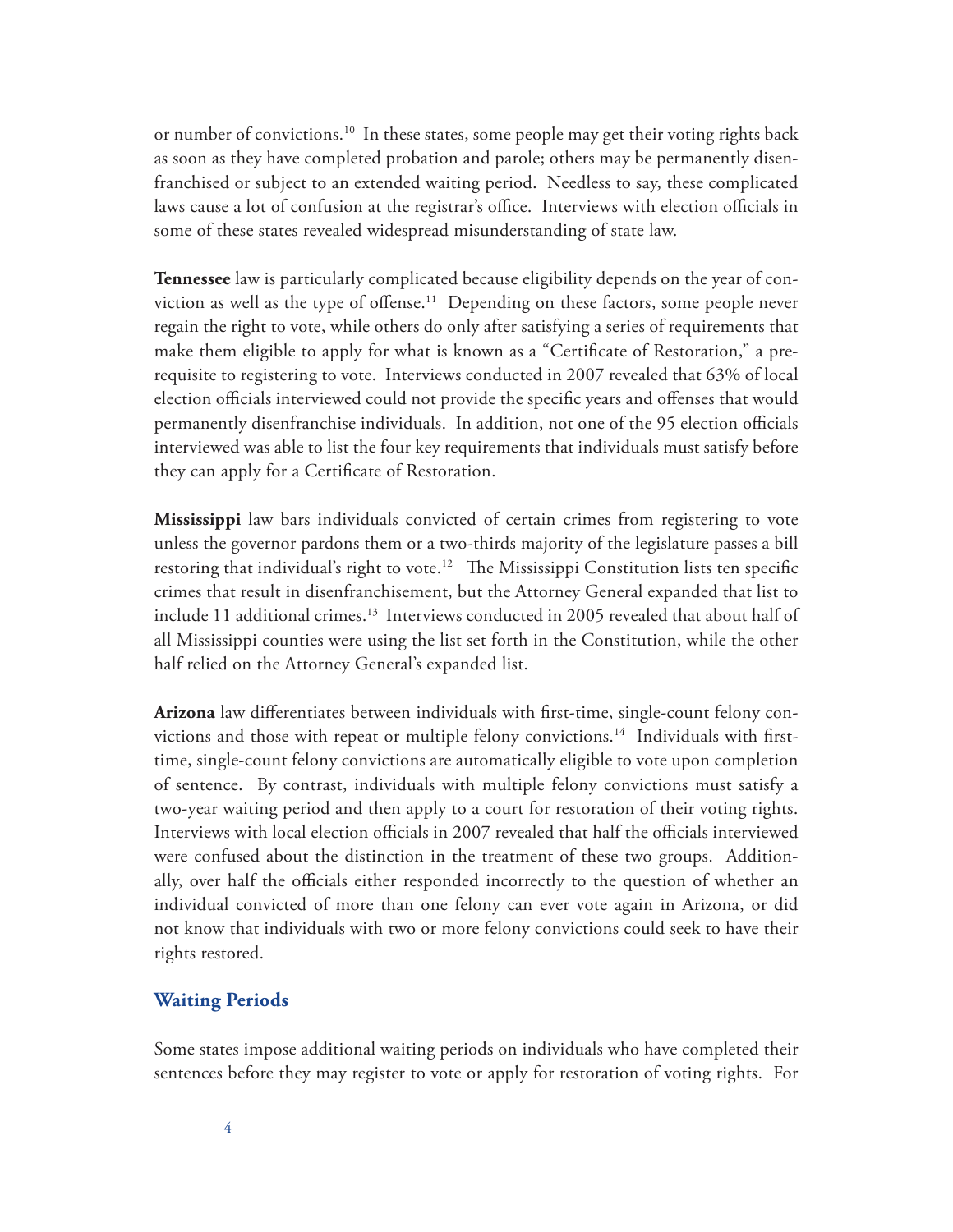example, **Arizona** imposes a two-year waiting period before individuals with multiple felonies can apply for restoration of voting rights.<sup>15</sup> But in interviews with Arizona's election offices in 2007, only one county official knew about the waiting period. All other officials, when asked if there was a waiting period, responded "no" or "I don't know." The "no" answers are particularly troubling because they could lead an individual to register to vote before he or she is eligible, which is a felony in Arizona.<sup>16</sup>

In **Oklahoma**, individuals do not have their voting rights restored until they have fully completed prison and any term of parole or probation, *and* the time of their original sentence has expired.<sup>17</sup> In other words, individuals may not vote until a period of time equal to the original time to which they were sentenced elapses. Interviews with Oklahoma's county election officials in 2005 indicated that 17, or 22%, of Oklahoma counties responded with incorrect information when asked at what point people with felony convictions become eligible to vote. In 12 of the 17 counties, officials stated that individuals must wait twice the length of time of their original sentences before registering to vote, or spend the same time out of prison as they had served in prison before they could register.

# **Overstating Eligibility**

In a few states election officials said people were eligible to vote when they were actually disenfranchised under the law. This type of misinformation could lead people to register and vote when in fact they are *not* eligible, thus exposing them to criminal prosecution for voter fraud.

For example, individuals with felony convictions in **Pennsylvania** cannot vote until released from prison.<sup>18</sup> But in response to interviews in 2004, two counties mistakenly stated that people with felony convictions could vote by absentee ballot while incarcerated for a felony conviction. One county official advised that people incarcerated for felonies could vote by absentee ballot. Another said, "[n]obody is not allowed to vote. You can vote if you're in jail. Drug dealers, rapists, murderers can vote because politicians are looking for votes."

**South Carolina** is one of the few states that do disenfranchise individuals with misdemeanor convictions, but only while they are incarcerated.<sup>19</sup> The law also bars anyone with a misdemeanor specifically related to election fraud from voting until full completion of sentence. Interviews of election officials in 2008 found that 61% of officials did not understand the state's law on misdemeanors, with several officials incorrectly stating that individuals could vote while incarcerated for a misdemeanor conviction.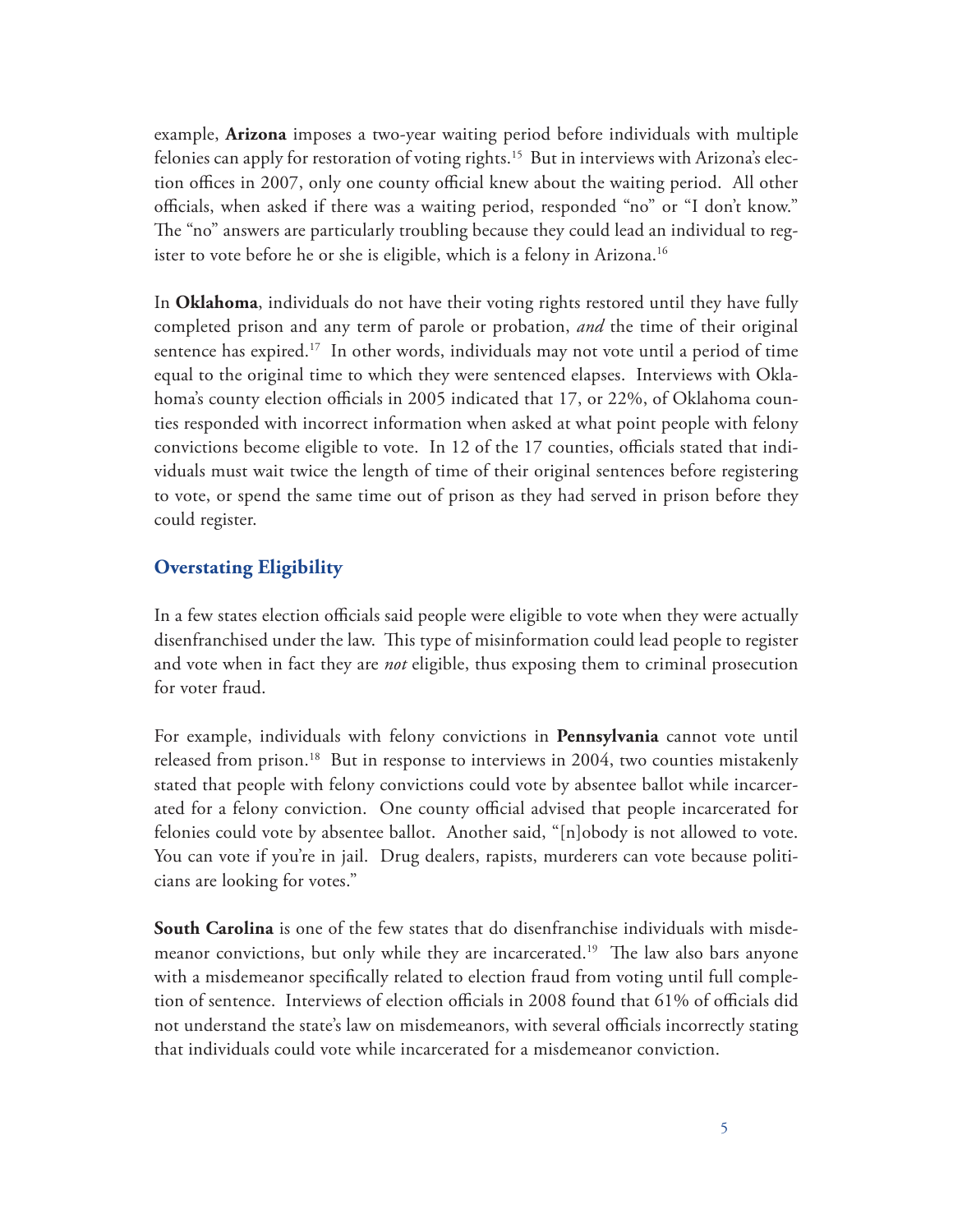#### iii. confusion about basic voter registration procedures

#### **Arbitrary Documentation**

While a few states have laws or regulations that specifically require people with past convictions to produce certain documentation before being able to register to vote, the vast majority of states have no such requirements. Nevertheless, in several states local officials imposed arbitrary documentation requirements with the potential result of illegally disenfranchising many eligible voters.

Interviews with election officials in **New York** in 2003 and 2006 revealed widespread illegal documentation requirements being imposed throughout the state. In 2003, more than half the local offices, including all five boroughs of New York City, were requiring people to present some type of documentation before registering to vote. None of the forms of documentation requested were required by law and several of them simply did not exist. Despite a 2003 State Board of Elections policy directive prohibiting local officials from imposing any documentation requirements, interviews in 2006 revealed that more than a third of the local offices, including three out of five New York City boroughs, continued to illegally require documentation. Similarly, a 2004 survey in **New Jersey** revealed that more than a third of local election offices were illegally demanding documentation from people with past criminal convictions.

**Washington** law does not require people with felony convictions to provide documentation when registering to vote.20 However, interviews conducted in 2004 revealed that 36% of Washington election officials stated that individuals with felony convictions would need to provide documentation from the court before being able to register to vote. An additional 30% of officials were unclear about the law or refused to answer the question regarding documentation requirements.

# **Out-of-State and Federal Convictions**

Interviews also revealed widespread confusion about whether and how out-of-state or federal convictions affect the right to vote. For example, in **Tennessee** individuals with out-of-state or federal felony convictions can vote if their voting rights were restored in another state or if they meet the Tennessee requirements.<sup>21</sup> However, in interviews in 2007, 90% of local officials failed to respond correctly regarding the voting eligibility of a person convicted of a federal felony. More specifically, 54% of officials did not mention any specific restriction, 27% cited one or two of the five restrictions, and 9% stated they did not know the answer. Seventy-five percent of the Tennessee officials provided incorrect answers regarding the voter eligibility of a person convicted of felony in another state.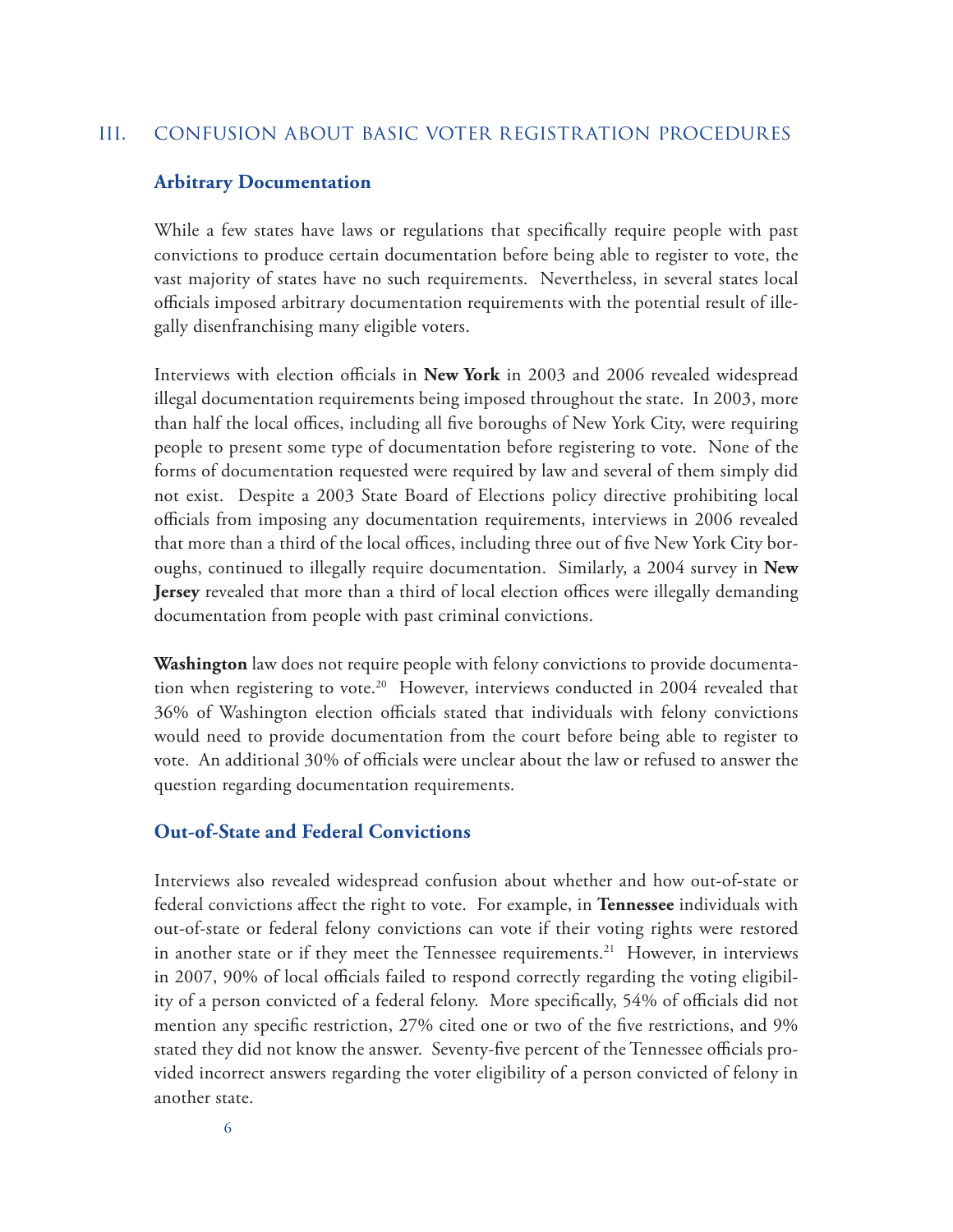Similarly, in 2005 more than a third of the local officials interviewed in **Kentucky** were either unsure about the law or misrepresented the law on out-of-state convictions.

In **Colorado**, individuals with federal and out-of-state convictions are eligible to vote upon completion of incarceration and parole.<sup>22</sup> Officials interviewed in 2007 were extremely confused about the restoration requirements for individuals with federal and out-of-state felony convictions. Seventy-two percent of officials responded incorrectly or inaccurately regarding eligibility for individuals with out-of-state convictions, and 69% responded incorrectly or inaccurately as to the eligibility of individuals with federal convictions. Officials repeatedly stated that if individuals with federal and out-of-state convictions were not on the list of ineligible voters provided by the Secretary of State they would not know whether to revoke or restore their voting rights.

In **Mississippi**, a person does *not* lose the right to vote if convicted in another state or in federal court.<sup>23</sup> However, interviews in 2005 revealed that only a third of the officials interviewed knew the law regarding federal convictions, and only half knew this was also true for out-of-state convictions.

#### iv. communication problems

The interviews also revealed a variety of communication problems when trying to speak with election officials across the country, ranging from officials' failure to answer repeated telephone calls to outright hostility.

A recurrent problem was the refusal or unwillingness of election officials to answer basic questions about the state election law. Interviewers in **Colorado**, **New York, New Jersey, Oklahoma, Pennsylvania**, and **Rhode Island** all experienced difficulty in getting basic questions answered. Some officials in these states did not answer the phone, hung up on callers, advised that there was no staff to answer the questions, or referred interviewers to other offices that were also unable to answer the questions.

Some interviewers received some deeply troubling responses from officials. In **Tennessee**, six county election officials indicated that they would not offer assistance, either directly or through a referral, to a formerly incarcerated individual having difficulty obtaining the Certificate of Restoration required to restore voting rights. One Tennessee official said individuals with felony convictions "shouldn't be allowed to vote." Another said, "not if I can catch them." And another stated, "I uphold the good people, and criminals can take care of themselves. . . I'm not going go bend over backwards to help a felon." In response to a question about how people are removed from the voter rolls, an official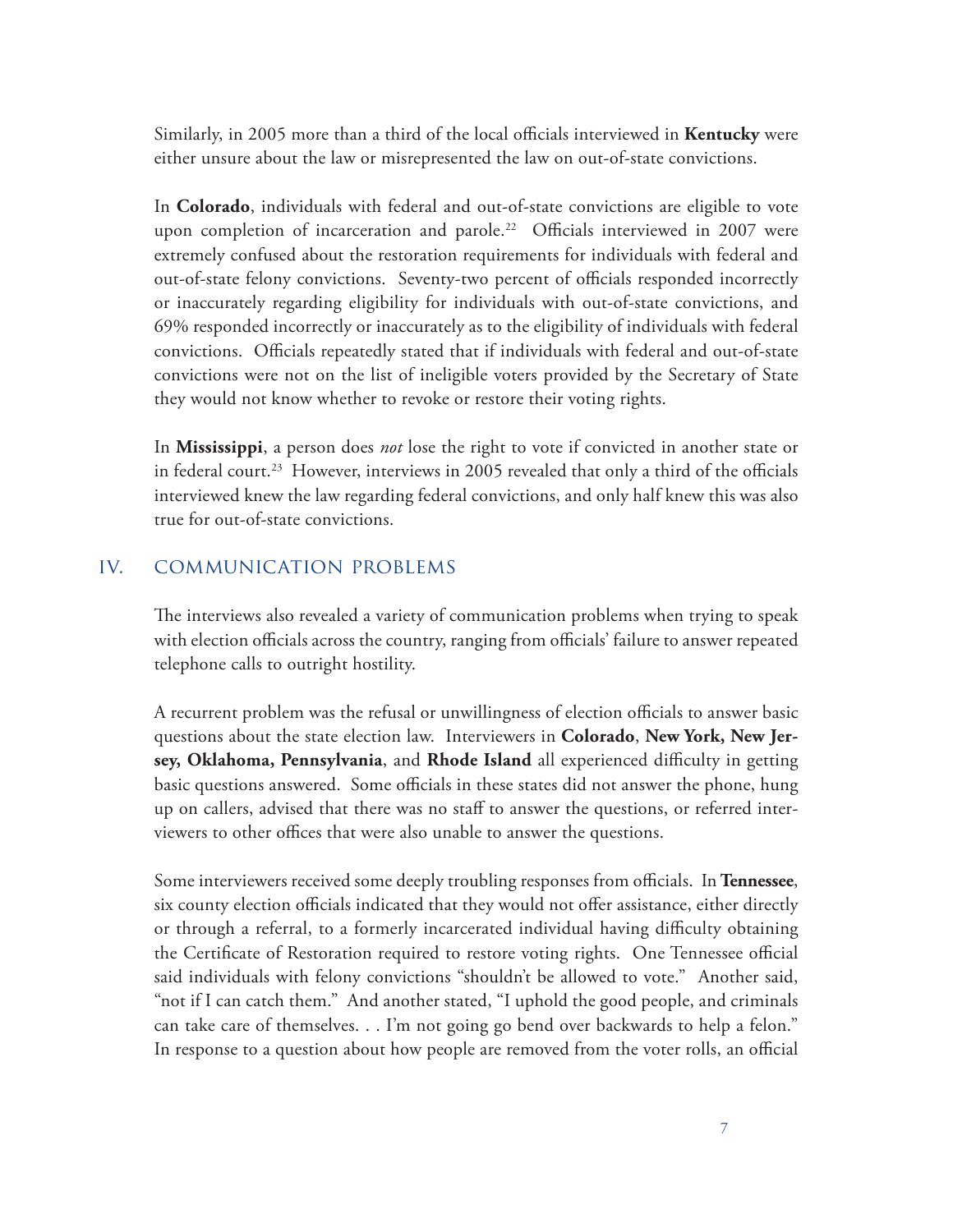in **Oklahoma** said that election officials "pretty well know" who has been in trouble with the law. In response to another question, the same official used the term "sambo," a racist slur for African Americans.

# v. getting it right

Generally, election officials in states that restore voting rights to people upon release from prison are better informed on the law. This is not surprising. The law in these states is straightforward – if a person is out of prison he or she can register to vote.

For example, in **Ohio** nearly 82% of election officials interviewed correctly stated that people are eligible to vote while on parole, and nearly 75% stated that people can vote while on probation.<sup>24</sup> In **Oregon**, a whopping 100% of officials responded correctly that people are eligible to vote as soon as they are released from prison.

But in states where the law has changed recently, training is especially important. In 2006, **Rhode Island** was the first state in the country where voters approved a ballot referendum to amend the state constitution to restore voting upon release from prison. But interviews in 2008 revealed that only 61% of local officials correctly stated that a person on probation is eligible to vote, and only 64% of election officials correctly stated that a person on parole is eligible to vote. Only six officials stated they had been trained on the new law.

# vi. causes of de facto disenfranchisement

This report documents an unsettling phenomenon. Across our country, potentially hundreds of thousands of *eligible* voters may be denied their right to vote. Although the eligibility and registration laws vary widely from state to state, the 27 interviews of election officials in 23 states identified some root causes of this national problem of de facto disenfranchisement:

- Laws are unnecessarily complicated and difficult for election and criminal justice officials and the public to understand;
- Administering these laws requires election officials to have expertise in the criminal justice system;
- Informing individuals of their rights requires criminal justice officials to have expertise in voting laws;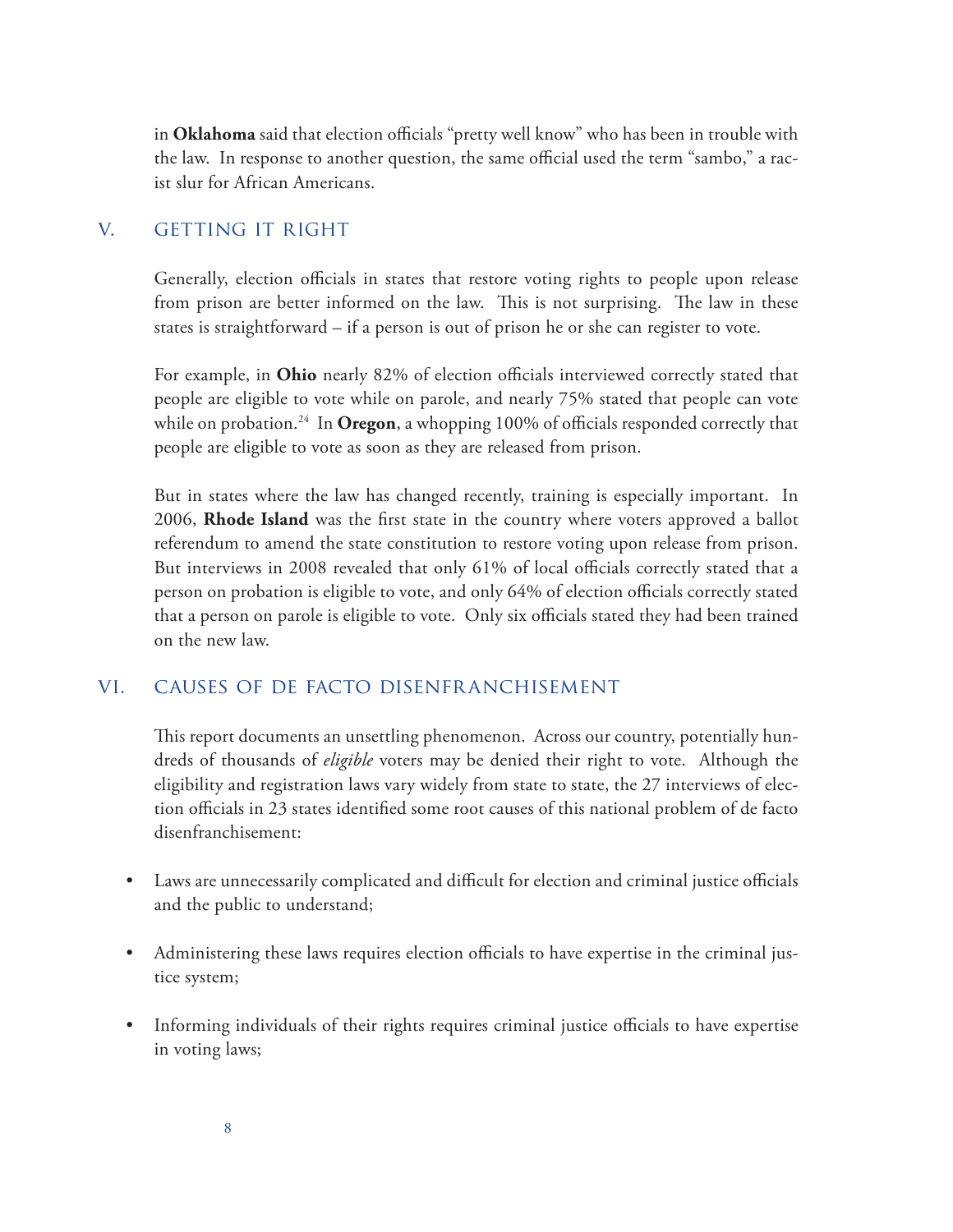- Little or no training is given to election officials and criminal justice officials about felony disenfranchisement laws;
- • Few, if any, educational materials explaining these laws are available for officials, the impacted population, or the general public; and
- There is a severe lack of communication between criminal justice agencies and election officials.

# vii. policy recommendations

There is some good news. The widespread and persistent confusion and misinformation that results in this mass disenfranchisement is easily remedied by a few straightforward, common sense policy initiatives:

**Simplify the Law.** States should restore voting rights to people as soon as they are released from prison. Currently fifteen states, the District of Columbia and Puerto Rico restore voting rights to people out of prison.<sup>25</sup> Allowing people to vote as soon as they are released from prison simplifies election administration – individuals not in prison, are eligible to vote. Moreover, restoring voting rights to people who are living in the community helps to build a stronger democracy, protect public safety, and empower families and communities.<sup>26</sup> This system eliminates the need to coordinate complicated data matches, administer convoluted eligibility requirements, or sort through thousands of restoration applications, saving valuable time, money, energy and resources and avoiding burdensome lawsuits.

But changing eligibility requirements is not enough by itself. The evidence described in this report demonstrates the need to assure that state laws are widely understood and consistently enforced. We recommend state laws include the following elements to ensure that citizens can freely exercise their fundamental right to vote:

**Educate.** Regularly train election and criminal justice officials on the law and proper registration procedures. Clear guidance and information should be widely available to the public through written materials, state websites and public service announcements.

**Provide Notice.** Ensure that criminal defendants are informed: (1) before conviction and sentencing to prison, that they will lose their voting rights; and (2) when they are again eligible to register and vote.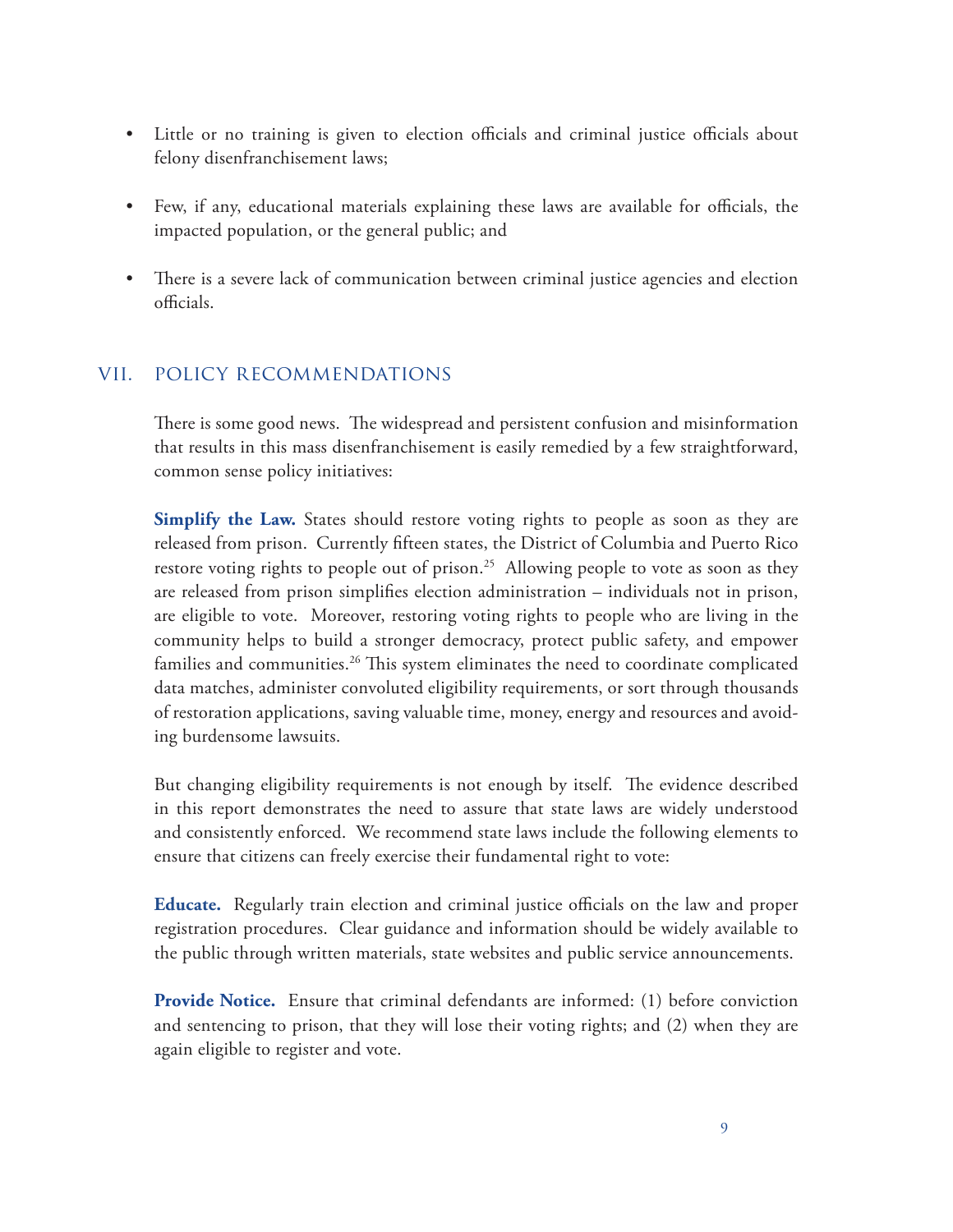**Assist with Voter Registration.** Make the Department of Corrections and Probation and Parole authorities responsible for assisting with voluntary voter registration. Ensure that all citizens are subject to the same application procedures.

**Synchronize Voter Registration Databases.** Ensure that names on the state's computerized list of registered voters are marked inactive upon a person's imprisonment and then automatically reactivated when eligible by electronic information-sharing between criminal justice agencies and election agencies.

**Eliminate paperwork.** Voting rights should be restored automatically without additional paperwork and bureaucratic red tape. Once eligible to vote, individuals with criminal histories should follow the same registration procedures as everyone else.

The Appendix includes a model bill incorporating all of these provisions to which policy makers may look for guidance.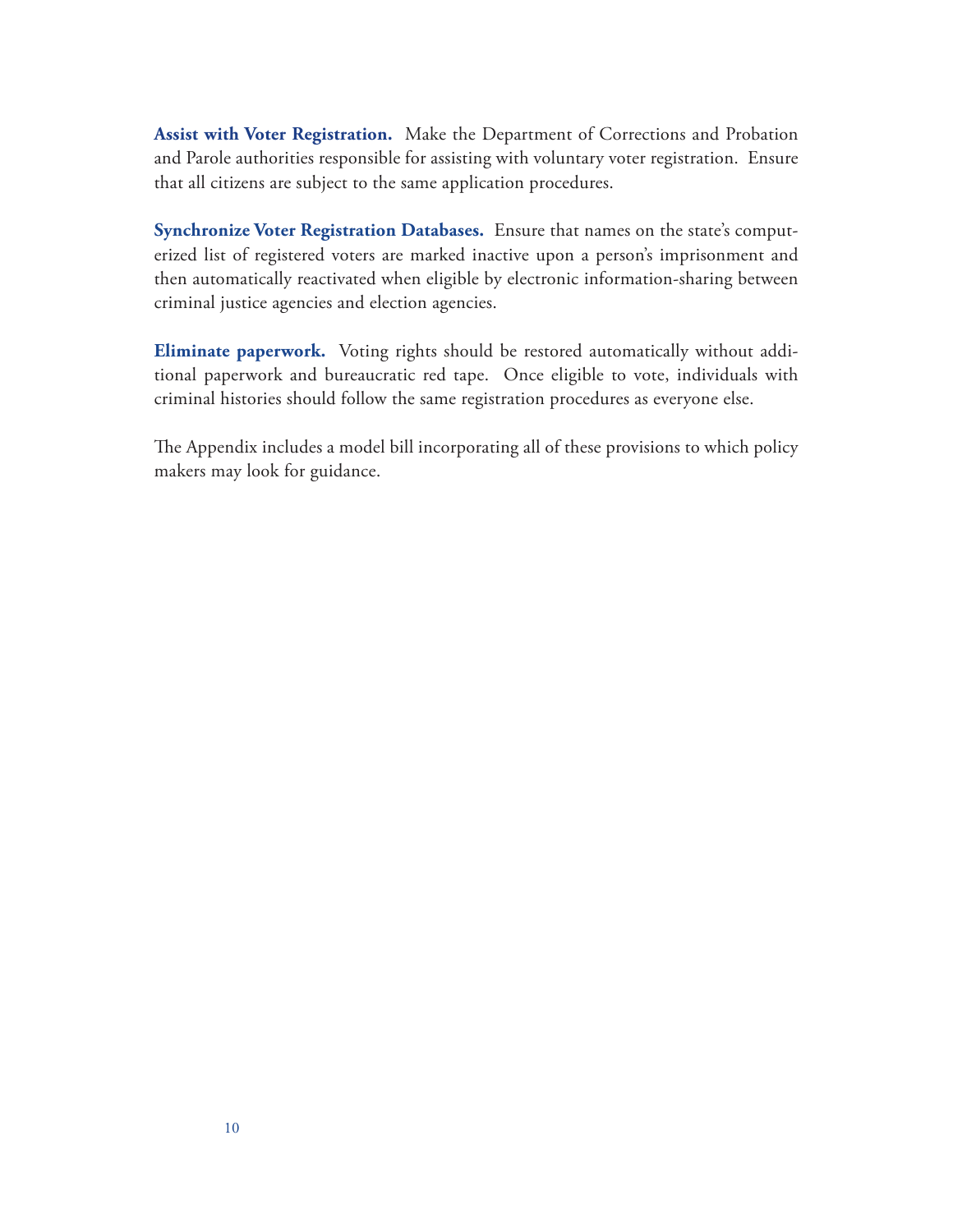# APPENDIX: Components of a Voting Rights Restoration Bill

A bill to restore voting rights to people with felony convictions should have several sections, including **Title, Findings, Purpose, Restoration of Rights, Notice, Voter Registration, Maintaining a Statewide Voter Registration Database, Education, Conforming Amendments, and Effective Date.** This memorandum will describe each section and identify any relevant strategy decisions to be made. The memo also provides examples of legislative language to use in each section. Of course, every state is different, and every coalition will need legal help in drafting a bill tailored to its state.

# title

The bill needs a name. The "[Name of State] Restoration of Voting Rights Act" is a typical title.

# findings

The findings section states the facts and principles that make the bill necessary. Ordinarily, the findings should include:

- A statement about how important voting is to democracy;
- A statement about how political participation helps with rehabilitation and reintegration into the community;
- A statement about how many people in the state have lost their right to vote because of felony convictions;
- A statement about the harms of disfranchisement in minority communities;
- A statement about how the bill will streamline the process by which the government restores rights to people with criminal convictions and thus save the taxpayers money.

Here, for example, are the findings from a bill that became law in Rhode Island in 2006:

1. Voting is both a fundamental right and a civic duty. Restoring the right to vote strengthens our democracy by increasing voter participation and helps people who have completed their incarceration to reintegrate into society. Voting is an essential part of reassuming the duties of full citizenship.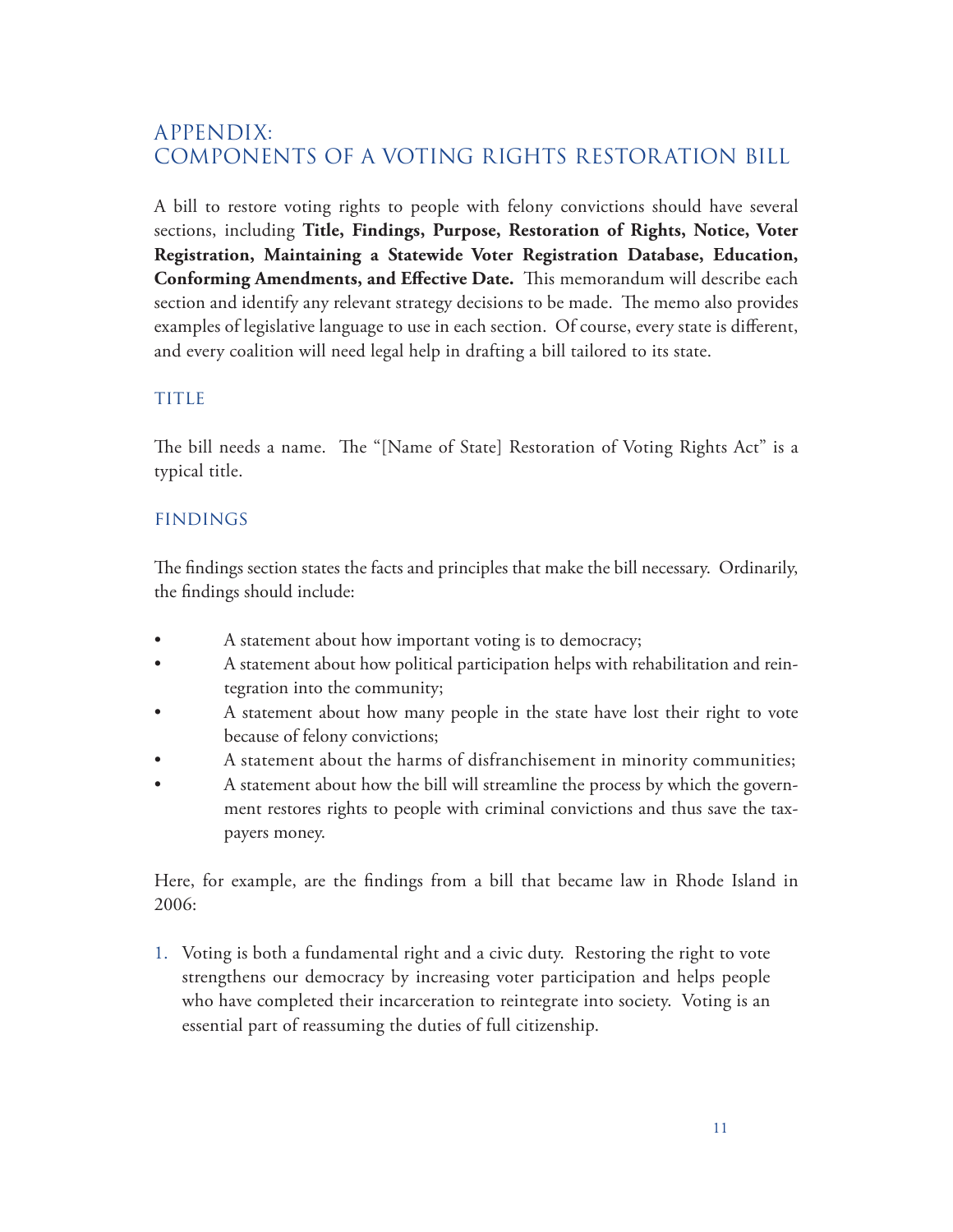- 2. Rhode Island is the only state in New England that denies the vote to people convicted of felonies, not only while they are in prison, but also while they are living in the community under the supervision of parole or probation officials.
- 3. As a result of this extended disfranchisement, Rhode Island deprives a greater proportion of its residents of voting rights than any other state in the region. More than 15,500 Rhode Islanders have lost the right to vote because of a felony conviction. Of these, 86% are not in prison: they have either been released or their convictions did not result in actual incarceration. Rhode Island has the second highest rate of people on probation in the nation.
- 4. Criminal disfranchisement in Rhode Island has a disproportionate impact on minority communities. The rate of disfranchisement of African-American voters is more than six times the statewide rate. Hispanics lose the vote at more than 2.5 times the statewide average. One in five black men and one in eleven Hispanic men are barred from voting in Rhode Island. By denying so many the right to vote, criminal disfranchisement laws dilute the political power of entire minority communities. Because these communities are concentrated in cities, the urban vote is also suppressed, with the rate of disfranchisement in urban areas 3.5 times the rate in the rest of the state.
- 5. Extending disfranchisement beyond a person's term of incarceration complicates the process of restoring the right to vote. Under current law, a person may regain that right when released from incarceration if no parole follows, when discharged from parole, or when probation is completed. This system requires the involvement of many government agencies in the restoration process. This bill would simplify restoration by making people eligible to vote once they have served their time in prison, thereby concentrating in the Department of Corrections the responsibility for initiating restoration of voting rights. A streamlined restoration process conserves government resources and saves taxpayer dollars.

#### purpose

This section states the purpose of the bill, explaining why it should be enacted. For example:

The purposes of this act are to strengthen democratic institutions by increasing participation in the voting process, to help people who have completed their incarceration to become productive members of society, and to streamline procedures for restoring their right to vote.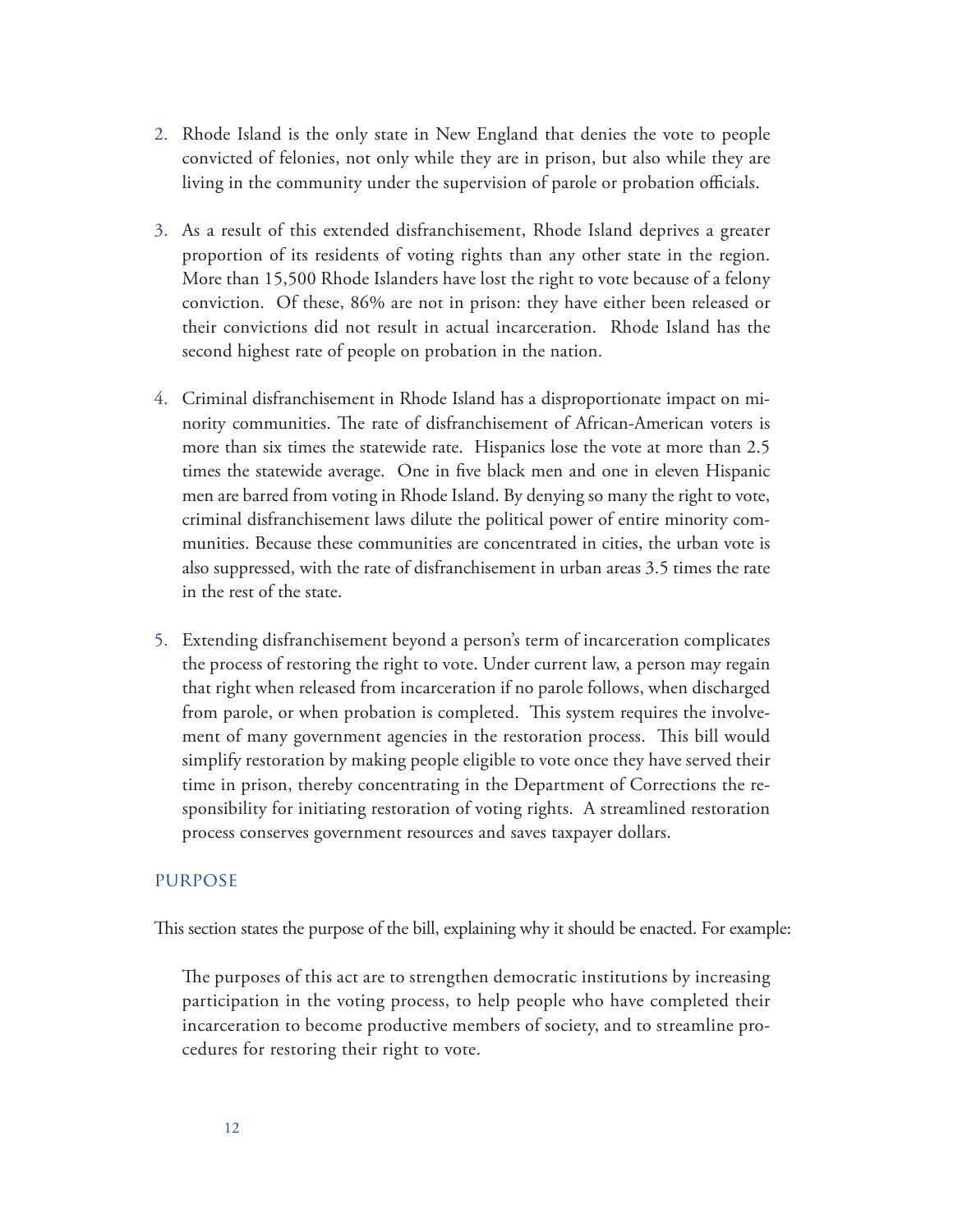# restoration of rights

This section restores voting rights to people with felony convictions. Before it is drafted, the state coalition needs to make an important strategy decision: how great a change in state law to seek? Here are some possibilities:

- Full restoration, including the right to vote from prison;
- Restoration upon release from incarceration;
- Restoration upon completion of parole (probationers can vote);
- Restoration upon completion of parole or probation;
- Restoration upon "completion of sentence" (*beware*: this may require a person to pay all fines, restitution, and court costs before being allowed to vote);
- Restoration upon completion of sentence and expiration of a waiting period.

What is possible will depend in part on whether the state in question disfranchises people in its *state constitution.* Each state has its own constitution, and each one is unique. Laws passed by a state legislature cannot conflict with the constitution of that state. Some of the state constitutions have provisions relevant to the voting rights of people with criminal convictions. Some provisions pose no bar to restoration by legislation alone. In other states, however, restoration is impossible without an amendment to the state constitution. The amendment process differs from state to state, but it is usually multi-layered and generally involves a public referendum (popular vote) on the amendment.

The political climate may also set limits. Some state coalitions are committed to full restoration, including the right to vote while in prison, but few states are prepared to go that far. At the other end of the spectrum, some laws, like one passed in March 2005 in Nebraska, would restore rights only when a person has completed parole or probation and waited an additional two years. This can be a step forward in a state, again like Nebraska, that previously disfranchised people permanently.

Where possible, there are many advantages to proposing legislation that would restore voting rights as soon as a person gets out of prison. This approach re-enfranchises more people than most plausible alternatives. In addition, election officials can understand and follow this rule: a person who is living in the community and appears at a polling place should not be barred from voting because of any criminal record – once the person is out, the person is eligible. This system also concentrates the restoration process in the Department of Corrections, without the need to involve probation and parole officials.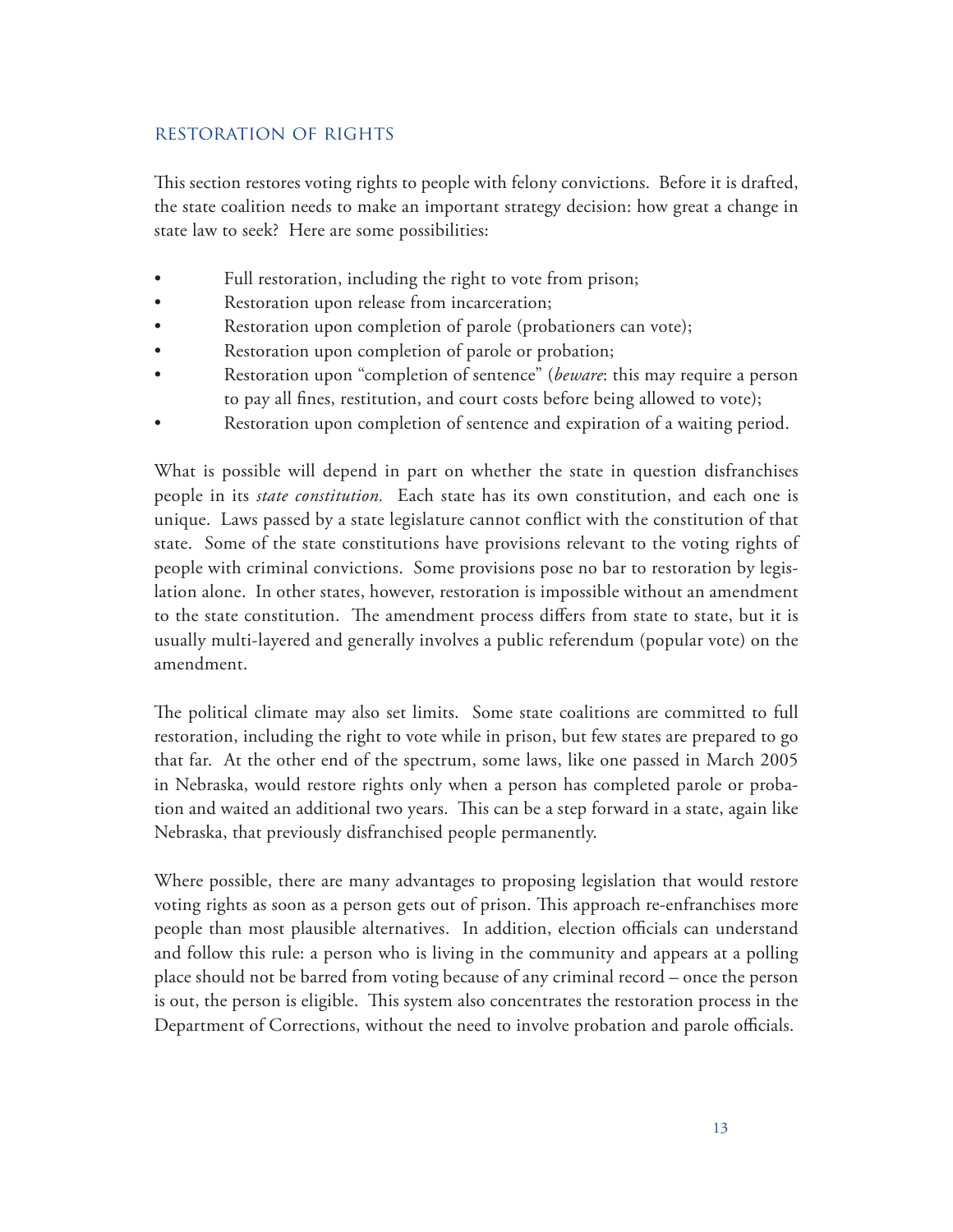A restoration of rights section may look like this:

A person who has lost the right of suffrage . . . because of such person's incarceration upon a felony conviction shall be restored the right to vote when that person is discharged from incarceration.

#### **NOTICE**

A good bill should require notice both before conviction or sentencing and before release from prison. These are typical notice provisions for a bill that restores rights immediately following incarceration:

Before accepting a plea of guilty or nolo contendere to a felony, and before imposing a felony sentence after trial, the court shall notify the defendant that conviction will result in loss of the right to vote only if and for as long as the person is incarcerated and that voting rights are restored upon discharge.

As part of the release process leading to the discharge of a person who has been disfranchised because of incarceration upon a felony conviction, the Department of Corrections shall notify that person in writing that voting rights will be restored.

#### voter registration

Assuming the bill restores the right to vote when a person gets out of prison, this section should require the Department of Corrections to assist people in registering to vote just before they are released. The best option is to make the Department of Corrections a "voter registration agency." Under a federal law passed in 1993, the National Voter Registration Act, the states should have designated certain social welfare agencies as "voter registration agencies." These agencies must offer people assistance with voter registration in a non-coercive way. Because laws establishing this system already exist in most states, the bill can "piggyback" by adding the Department of Corrections to the existing list of voter registration agencies. The bill should refer to the existing state law.

Here is an example:

The Department of Corrections shall act as a voter registration agency in accordance with § [xxx] of this Code. As part of the release process leading to the discharge of a person who has been disfranchised because of a felony conviction, the Department of Corrections shall provide that person with a voter registration form and a declination form, and offer that person assistance in filling out the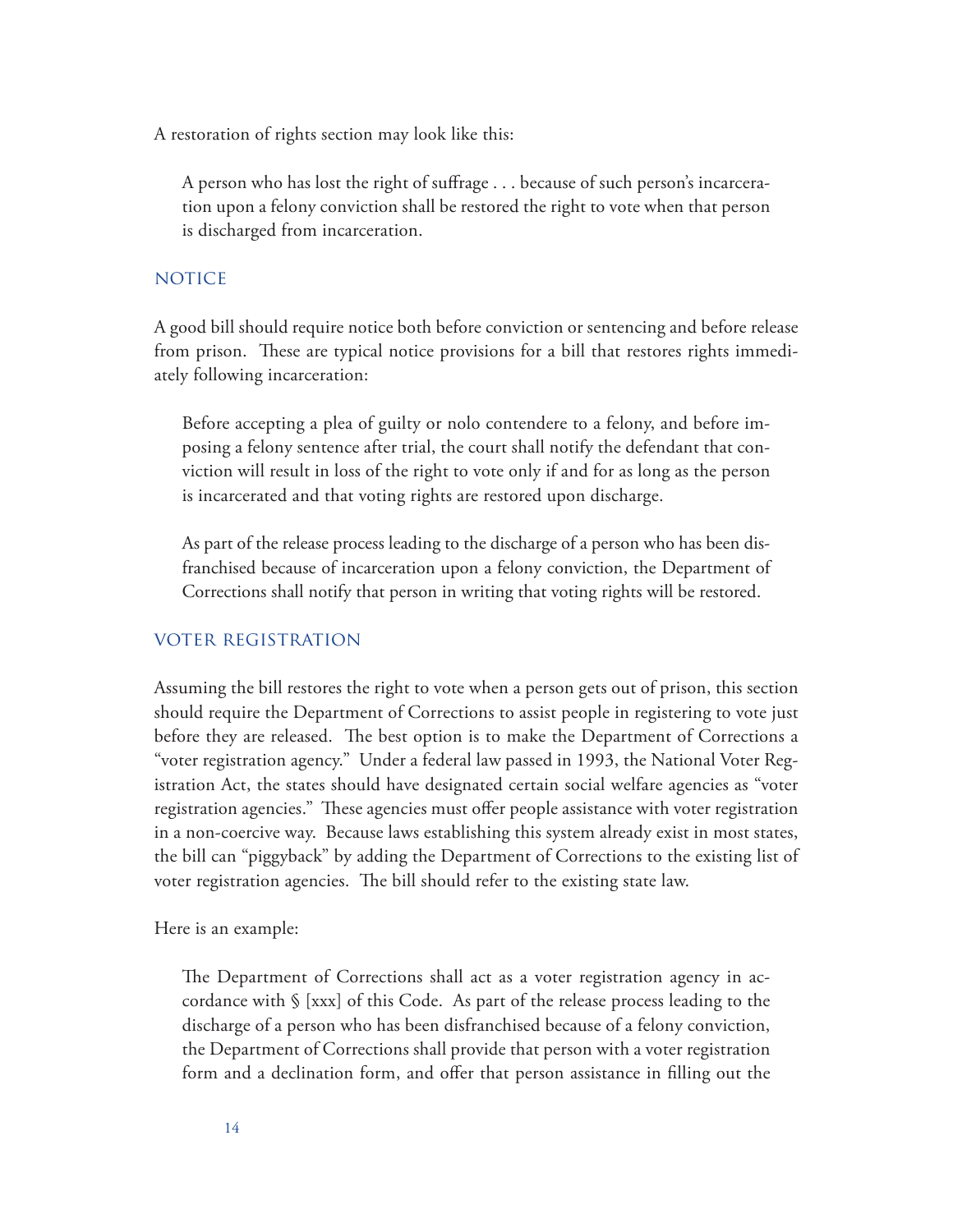appropriate form. Unless the registrant refuses to permit it to do so, the Department of Corrections shall transmit the completed voter registration form to the [appropriate registration agency] in the county where the registrant resides.

#### maintaining a statewide voter registration database

States are in the process of creating centralized voter registration databases that will contain electronic information about all registered voters, in accordance with the federal Help America Vote Act. The names of eligible and registered ex-felons need to be included in these databases. In most states, the secretary of state is the chief election official and is responsible for maintaining the database.

When a person just out of prison registers or re-registers to vote, that person's name should be added to the database even without special provisions in the bill. Just in case that system has gaps, however, the bill can include other avenues for transmitting names to the secretary of state and adding these names to the database.

Here are some typical provisions:

The Department of Corrections shall, on or before the 15th day of each month, transmit to the secretary of state two lists. The first shall contain the following information about persons convicted of a felony who, during the preceding period, have become ineligible to vote because of their incarceration; the second shall contain the following information about persons convicted of a felony who, during the preceding period, have become eligible to vote because of their discharge from incarceration:

- name.
- date of birth,
- date of entry of judgment of conviction,
- sentence,
- last four digits of social security number, or driver's license number, if available.

The secretary of state shall ensure that the statewide voter registration database is purged of the names of persons who are ineligible to vote because of their incarceration upon a felony conviction. The secretary of state shall likewise ensure that the names of persons who are eligible and registered to vote following their discharge from incarceration are added to the statewide voter registration database in the same manner as all other names are added to that database.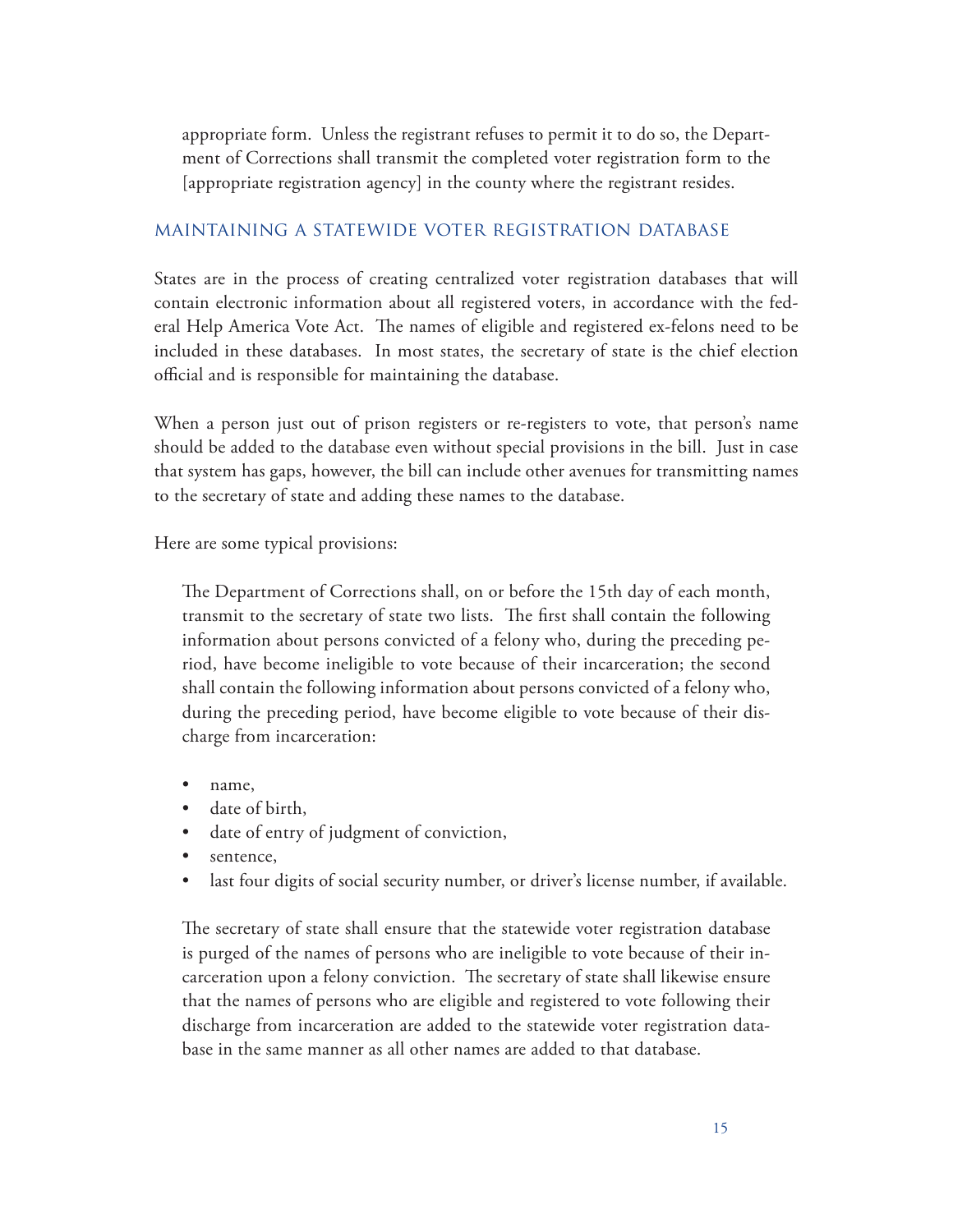The secretary of state shall ensure that persons who have become eligible to vote because of their discharge from incarceration face no continued barriers to registration or voting resulting from their felony convictions.

#### **EDUCATION**

State officials and the public should learn about the changes in the law that would result from passage of the bill. The bill should therefore require relevant training and education.

Here are some relevant provisions:

The Secretary of State shall develop and implement a program to educate attorneys; judges; election officials; corrections officials, including parole and probation officers; and members of the public about the requirements of this section, ensuring that:

1. Judges are informed of their obligation to notify criminal defendants of the potential loss and restoration of their voting rights, in accordance with subsection (x) of this section.

2. The Department of Corrections is prepared to assist people with registration to vote in anticipation of their discharge from incarceration, including by forwarding their completed voter registration forms to the [appropriate registration agencies].

3. The language on voter registration forms makes clear that people who have been disqualified from voting because of felony convictions regain the right to vote when they are discharged from incarceration.

4. The Department of Corrections is prepared to transmit to the Secretary of State the information specified in subsection (x) of this section.

5. Probation and parole officers are informed of the change in the law and are prepared to notify probationers and parolees that their right to vote is restored.

6. Accurate and complete information about the voting rights of people who have been charged with or convicted of crimes, whether disenfranchising or not, is made available through a single publication to government officials and the public.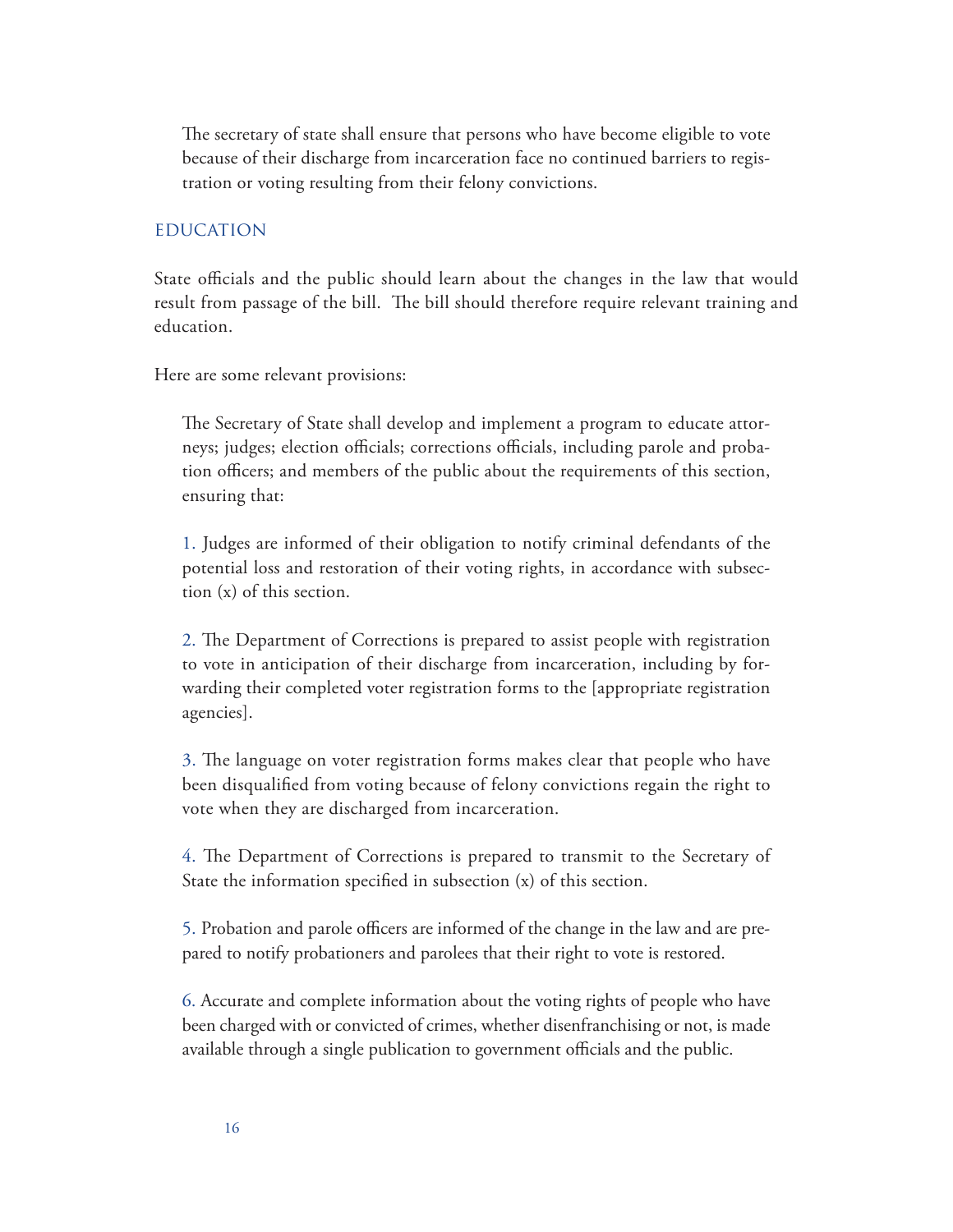#### conforming amendments

The bill will need to amend various provisions of pre-existing state law that would otherwise conflict with it. This is a job for the lawyer or lawyers who do the drafting.

#### effective date

Finally, the bill will need an effective date. Different states have different rules and customs about when bills take effect as law. To ensure that the bill protects people who were sentenced or discharged before its effective date, however, a provision like the following is necessary:

Voting rights shall be restored in accordance with this act to all [name of state] residents who have been discharged from incarceration or who were never incarcerated following felony convictions, whether they were discharged or sentenced before or after the effective date of this act.

\* \* \* \* \* \* \* \* \* \* \* \* \*

These model provisions can help in drafting or evaluating a bill. It is also extremely helpful to have local, experienced criminal defense lawyers who understand how the bill would work in practice and can recommend improvements.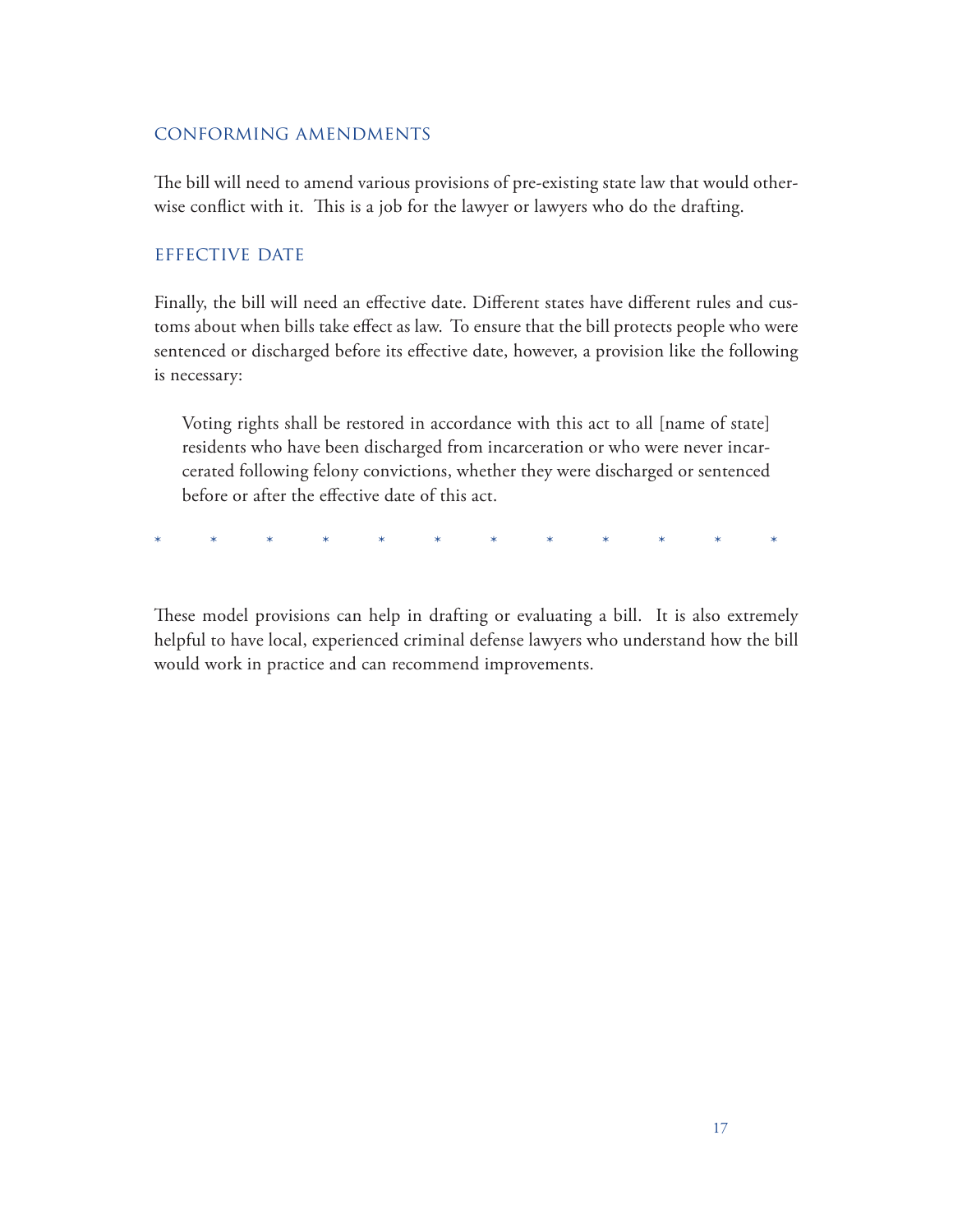#### **ENDNOTES**

- 1 For additional background information on restoration of voting rights, see Erika Wood, *Restoring the Right to Vote* (2008), available at www.brennancenter.org; and *Breaking Barriers to the Ballot Box*, available at http://www.aclu.org/pdfs/votingrights/fd\_pamphlet.pdf; Jeff Manza & Chris Uggen, *Locked Out: Felon Disenfranchisement and American Democracy* (2006).
- 2 For a map explaining the law in each state, see www.brennancenter.org and www.aclu.org/righttovote.
- 3 In this report, all localities in a state were contacted unless otherwise noted. In addition, we maintain the supporting documentation for all of the interviews.
- 4 The Kentucky interviews were conducted with officials in half of the counties in Kentucky which were randomly selected within each geographical region – north, south, east and west.
- 5 Ky. Const. § 145(1), (2); Ky. Rev. Stat. Ann. § 27A.070 (2007).
- 6 Oh. Rev. Code Ann. § 2961.01(A), (C) (2006).
- 7 These states are California, Colorado, Connecticut, New York, and South Dakota. See N.Y. Elec. LAW § 5-106 (2008); CAL. CONST., art. II § 4; CAL. ELEC. CODE § 2101 (2008); COLO. REV. STAT. §1-2-103(4) (2008); CONN. GEN. STAT. § 9-46a (2008); S.D. CODIFIED LAWS §§ 23A-27-35; 24-5-2; 24-15A-7 (2008).
- 8 New York State Division of Criminal Justice Services, New York State Probation Population, 2007 Profile (June 2008), available at http://dpca.state.ny.us/pdfs/nysprobationreport2007profile.pdf.
- 9 Colorado Judicial Department, Annual Statistical Report for Fiscal Year 2007 (June 2007), available at http://www.courts.state.co.us/Administration/Custom.cfm/Unit/annrep/Page\_ID/97.
- 10 The states are: Alabama, Arizona, Delaware, Florida, Mississippi, Nevada, Tennessee and Wyoming.
- 11 Tenn. Const. Art. 1, § 5; Tenn. Code Ann. §§ 40-20-112; 40-29-202(a), (b), (c); 203(a); 204 (2008).
- 12 Miss. Const. art. 12, § 241; Op. Miss. Atty. Gen. No. 2005-0193 (Wiggins, Apr. 26, 2005).
- 13 Op. Miss. Att'y Gen. No. 2004-0171 (April 23, 2004). The Attorney General's opinion is being challenged in court. See *Strickland v. Clark,* No. 2005-0193 (Miss. Ch. Ct., Oct. 6, 2006).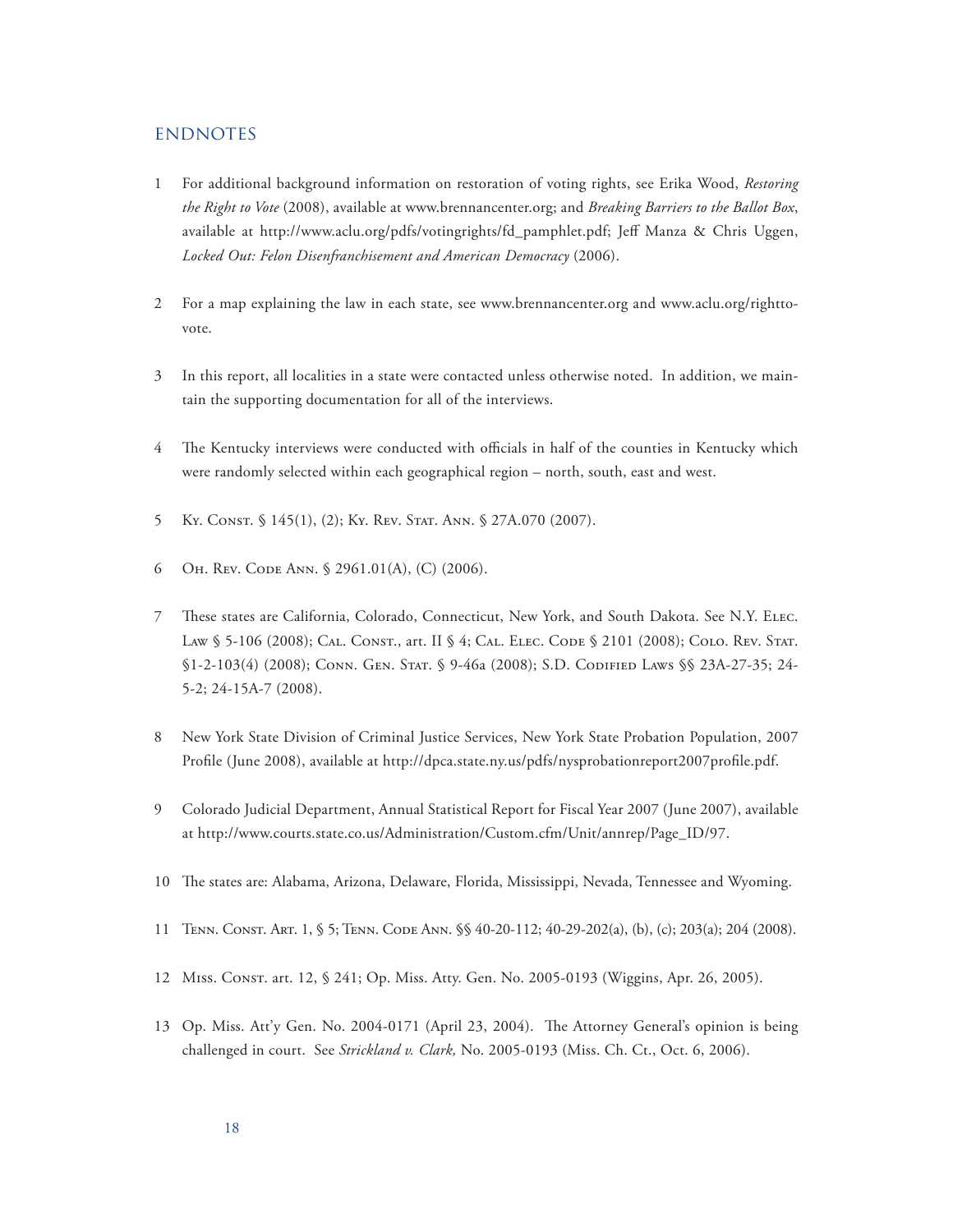- 14 ARIZ. CONST. art. VII, § 2(c); ARIZ. REV. STAT. § § 13-906.
- 15 Ariz. Rev. Stat. 13-906 (2008)
- 16 Ariz. Rev. Stat §§ 16-152, 16-184 (2008).
- 17 OKLA. STAT. tit. 26, § 4-101(1) (2008).
- 18 25 Pa. Cons. Stat. §§ 2602(w), 3146.1 (2008); *Ray v. Pennsylvania*, 263 F. Supp. 630 (W.D. Pa. 1967).
- 19 S.C. Code Ann. §§ 7-5-120(B)(2),(3) (2008).
- 20 Wash. Rev. Code §§ 29A.04.079; 9.94A.637 (2008).
- 21 Tenn. Code Ann. § 40-29-105 (2008).
- 22 COLO. REV. STAT. §§ 1-2-103, 1-2-606 (2007).
- 23 See *State ex rel. Mitchell v. McDonald*, 145 So.2d 508 (Miss. 1993); *Middleton v. Evers*, 515 So.2d 940 (Miss. 1987); see also MS AG Op., Doxey (August 27, 1987); MS AG Op., Wilburn (January 19,1987) ("It has been the long standing opinion of this office that only convictions of disenfranchising crimes committed under the jurisdiction of this State affect one's right to vote").
- 24 Interviews were conducted in the 27 most populous counties in Ohio, representing more than 75% of Ohio citizens.
- 25 Hawaii, Illinois, Indiana, Massachusetts, Michigan, Montana, New Hampshire, North Dakota, Ohio, Oregon, Pennsylvania, Rhode Island, and Utah. Maine and Vermont allow prisoners to vote.
- 26 For a comprehensive policy proposal in favor of restoring voting rights to people upon release from incarceration see Erika Wood, *Restoring the Right to Vote*, available at www.brennancenter.org